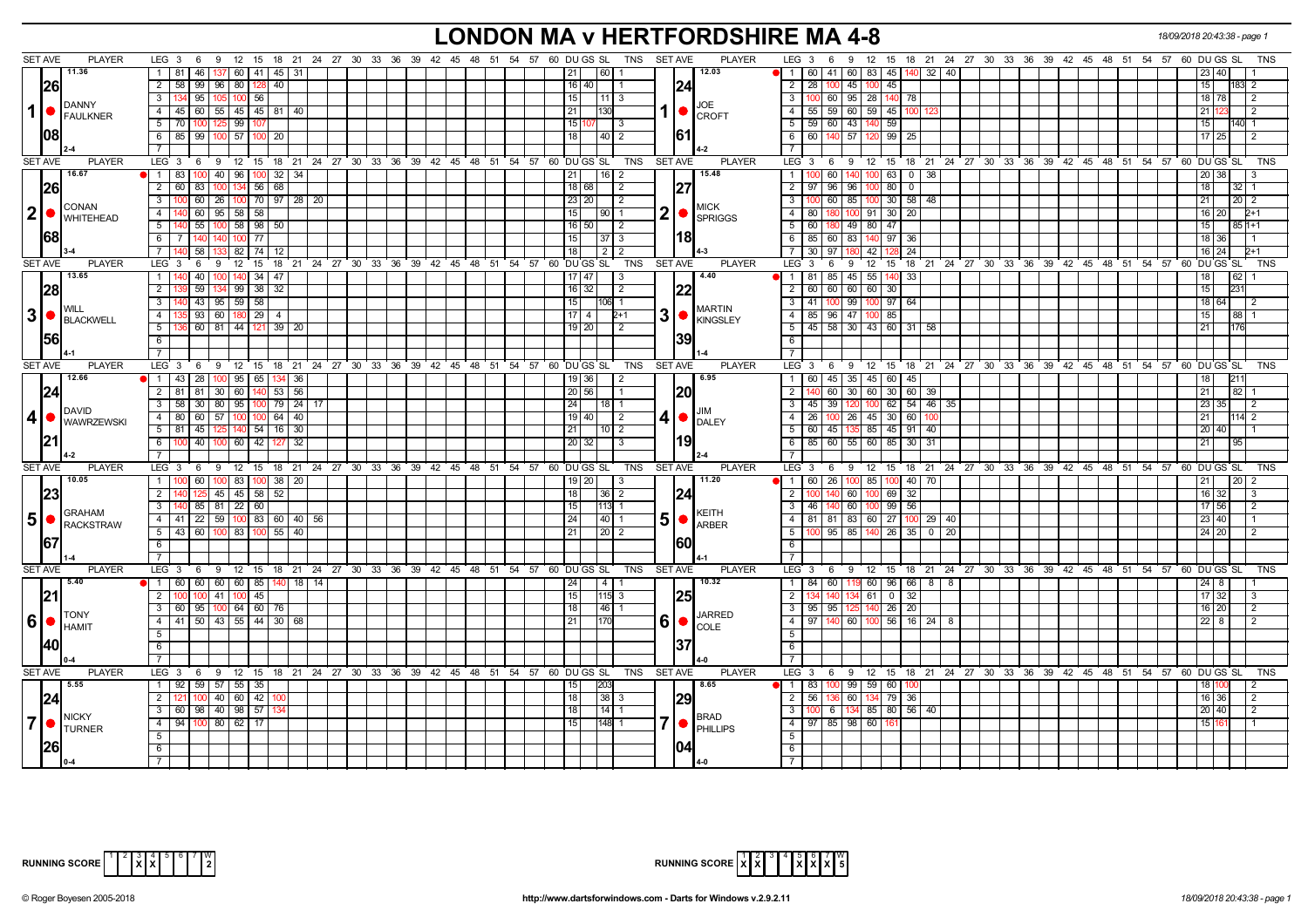# **LONDON MA v HERTFORDSHIRE MA 4-8** *18/09/2018 20:43:48 - page 2*

| <b>SET AVE</b> | <b>PLAYER</b>       | LEG <sub>3</sub><br>- 9<br>6                |                                      |    |  | 12 15 18 21 24 27 30 33 36 39 42 45 48 51 54 57 60 DUGS SL<br>TNS          | SET AVE<br><b>PLAYER</b>                                                                                                                        | 12 15 18 21 24 27 30 33 36 39 42 45 48 51 54 57 60 DU GS SL<br>LEG $3 \quad 6$<br>- 9 | <b>TNS</b>                    |
|----------------|---------------------|---------------------------------------------|--------------------------------------|----|--|----------------------------------------------------------------------------|-------------------------------------------------------------------------------------------------------------------------------------------------|---------------------------------------------------------------------------------------|-------------------------------|
|                | 15.04               | 55<br>97                                    | 96<br>45                             |    |  | 15<br>108                                                                  | 16.99                                                                                                                                           | 66 I<br>16<br>1001                                                                    | $B+1$<br>15 I                 |
|                | 25                  | 2   85                                      | 100 36 30 10                         |    |  | 19 10<br>3                                                                 | <b>26</b>                                                                                                                                       | -32 I<br> 59 <br>$96$ 54 0                                                            | 21  <br>$20 \mid 2$           |
|                |                     | 50 40<br>3 I                                | 60 83 40<br>43 85 100                |    |  | $22$   40                                                                  |                                                                                                                                                 | 26 <br>100 83 57 44<br>$\cdot$ 43 $\cdot$                                             | 812<br>  21                   |
| 8 <sup>1</sup> | <b>STEVEN</b>       | 94<br>$\overline{4}$                        | 54 <br>41<br>60                      |    |  | 18<br>12 I 2                                                               | <b>GEORGE</b><br>$\mathbf{8}$ $\bullet$ $\mathbf{R}$ $\mathbf{R}$ $\mathbf{R}$ $\mathbf{R}$ $\mathbf{R}$ $\mathbf{R}$ $\mathbf{R}$ $\mathbf{R}$ | 43<br>45 100 89<br>64<br>60                                                           |                               |
|                | FERGUSON            | 85<br>$140$ 65<br>5  <br>25 I               | 86                                   |    |  | 15 86<br>$\overline{2}$                                                    |                                                                                                                                                 | 60<br>89<br>60                                                                        | $1121 + 1$<br>12 <sup>1</sup> |
|                | <b>88</b>           | $\overline{100}$ 70 85 96<br>6 I            |                                      |    |  | 12<br>150                                                                  | 94                                                                                                                                              | 140 89 12<br>80<br>1801                                                               | 13 12<br>$2+1$                |
|                |                     | 97                                          | 25<br>10 I O                         | 8  |  | 24<br>2                                                                    |                                                                                                                                                 | 38<br>55<br>98 I<br>43<br>96<br>63 I                                                  | 221                           |
| <b>SET AVE</b> | <b>PLAYER</b>       | LEG <sub>3</sub><br>9<br>12<br>6            | 15                                   |    |  | 18 21 24 27 30 33 36 39 42 45 48 51 54 57 60 DUGS SL<br><b>TNS</b>         | <b>SET AVE</b><br><b>PLAYER</b>                                                                                                                 | 21 24 27 30 33 36 39 42 45 48 51 54 57 60 DUGS SL<br>12<br>18<br>-3<br>9<br>15<br>6   | <b>TNS</b>                    |
|                | 7.90                | 1   21<br>46                                | 30 <sup>1</sup><br>10C               |    |  | 164<br>15 <sub>l</sub><br>2                                                | 10.83                                                                                                                                           | 81<br>60 60<br>60                                                                     | 17 60                         |
|                | <b>22</b>           | 2<br>59<br>96 30                            | 59<br>136 40                         |    |  | 20 40                                                                      | 26                                                                                                                                              | 98<br>80 98 100 49<br>l 41                                                            | 18<br>$35$   1                |
|                | MICHAEL             | 45<br>83<br> 46 <br>3                       | 38<br>44                             |    |  | 18<br>238                                                                  |                                                                                                                                                 | 60<br>60 l<br>80<br>60<br>36<br>105<br>l OO I                                         | 20 36                         |
| 9              | POWER               | 180 28 96 55 44 47<br>4 I                   |                                      |    |  | 18<br>$1511+1$                                                             | DANIEL<br>9 <sup>1</sup><br>I VARNEY                                                                                                            | 100 85 60 100 138 18                                                                  | 18   18                       |
|                |                     | $100$ 96   41<br>$5 \mid 59 \mid 59 \mid$   |                                      |    |  | 18<br>$12$ 2                                                               |                                                                                                                                                 | 100 59 60 100 98 62 22                                                                | 19   22                       |
|                | 1921                | 6                                           |                                      |    |  |                                                                            | 85                                                                                                                                              |                                                                                       |                               |
|                |                     |                                             |                                      |    |  |                                                                            |                                                                                                                                                 |                                                                                       |                               |
| <b>SET AVE</b> | <b>PLAYER</b>       | LEG 3<br>6                                  |                                      |    |  | 9 12 15 18 21 24 27 30 33 36 39 42 45 48 51 54 57 60 DUGSSL                | TNS SET AVE<br><b>PLAYER</b>                                                                                                                    | $LEG_3$ 6<br>9 12 15 18 21 24 27 30 33 36 39 42 45 48 51 54 57                        | 60 DU GS SL<br><b>TNS</b>     |
|                | 10.34               | 45<br>95<br>11                              | $100$ 95  <br>48   18                |    |  | 18                                                                         | 2.65                                                                                                                                            | $62$ 81<br>43<br>$50 \overline{58}$<br>95                                             |                               |
|                | 29                  | $100$ 42 85<br>$\overline{2}$<br>140        |                                      |    |  | 15 85<br>$\overline{3}$                                                    | 22                                                                                                                                              | $96$ 42 61 57 53                                                                      | 192<br>15                     |
|                |                     | 140 53 60 68<br>3 I<br>80                   |                                      |    |  | 14 68 <br>$2+1$                                                            |                                                                                                                                                 | 125 25 99 82                                                                          | 170 1<br>12                   |
| <b>hd</b>      | LEE<br><b>COCKS</b> | $\overline{4}$                              |                                      |    |  | 21 80                                                                      | <b>ADAM</b><br>$10$ $\bullet$ $\beta$ $\beta$ $\beta$ $\beta$ $\beta$ $\beta$ $\beta$                                                           | $42$ 57 85 87 140 50<br>- 8                                                           | $32$ 1<br>121                 |
|                |                     | 5                                           |                                      |    |  |                                                                            |                                                                                                                                                 |                                                                                       |                               |
|                |                     | 6                                           |                                      |    |  |                                                                            | l70l                                                                                                                                            |                                                                                       |                               |
|                |                     |                                             |                                      |    |  |                                                                            |                                                                                                                                                 |                                                                                       |                               |
| <b>SET AVE</b> | <b>PLAYER</b>       | LEG <sub>3</sub><br>- 6                     |                                      |    |  | 9 12 15 18 21 24 27 30 33 36 39 42 45 48 51 54 57 60 DUGS SL<br><b>TNS</b> | SET AVE<br><b>PLAYER</b>                                                                                                                        | 12 15 18 21 24 27 30 33 36 39 42 45 48 51 54 57 60 DUGS SL TNS<br>LEG 3<br>6<br>9     |                               |
|                | 11.09               | 00 81                                       | 60   41   32   60   28               |    |  | 21<br>99                                                                   | 10.35                                                                                                                                           | 41   140   85   50   0   40<br>45                                                     | 24   40  <br>l 2              |
|                | 24                  | <sup>2</sup><br>60                          | 40<br>81                             |    |  | $14$ 40<br>$2+1$                                                           | 24                                                                                                                                              | $\overline{70}$<br>98<br>-77                                                          | $1761+1$<br>l 12 l            |
|                | <b>TOMMY</b>        | $3   60   60   60   60   81   78   66   36$ |                                      |    |  | 23 36                                                                      |                                                                                                                                                 | 35   85   55   100   43   81   50   18                                                | $34 \mid 1$<br>24             |
| 11             | SANWELL             | $\overline{4}$                              | 40<br>66 l                           |    |  | $15$  40 <br>3                                                             | <b>JOHN</b><br>1<br>$\bigcup_{B\subseteq A R}$                                                                                                  | 54<br>100                                                                             | $32B+1$<br>12                 |
|                |                     | $55 \mid 55 \mid$<br>5  <br>45              | $\sqrt{41}$<br>$114$ 0               | 11 |  | 24 11<br>$2+1$                                                             |                                                                                                                                                 | $60$   85   85   60   100   95  <br>$\mathbf{0}$                                      | $8 \mid 1$<br> 24             |
|                | <b>1801</b>         | 6                                           |                                      |    |  |                                                                            | 53                                                                                                                                              |                                                                                       |                               |
|                |                     |                                             |                                      |    |  |                                                                            |                                                                                                                                                 |                                                                                       |                               |
| <b>SET AVE</b> | <b>PLAYER</b>       | LEG <sub>3</sub><br>9<br>6                  |                                      |    |  | 12 15 18 21 24 27 30 33 36 39 42 45 48 51 54 57 60 DUGS SL<br>TNS          | SET AVE<br><b>PLAYER</b>                                                                                                                        | $LEG^3$ 3<br>12 15 18 21 24 27 30 33 36 39 42 45 48 51 54 57 60 DUGS SL<br>- 6<br>9   | <b>TNS</b>                    |
|                | 5.81                | 1 60 83                                     | $55 \mid 58 \mid 29 \mid 25 \mid 60$ |    |  | 21<br> 131                                                                 | 12.13                                                                                                                                           | 43<br>60 86<br>-32                                                                    | 19 32                         |
|                | 121                 | 35<br>2 <sup>1</sup><br>66 36<br>36         | 40                                   |    |  | 18<br>148                                                                  | <b>26</b>                                                                                                                                       | 58<br>43 40 40<br>40                                                                  | 19 40                         |
|                |                     | 3<br>60<br>36<br>28                         | 40 <sup>1</sup><br>60   97           |    |  | $21 \mid 97$                                                               |                                                                                                                                                 | 43<br>20<br>82<br>40<br>96                                                            | $401+1$                       |
| 12 I           | LEWIS<br>MCGURN     | 58<br>4 I                                   | 41   21   28  <br>28                 |    |  | 204 <br>18                                                                 | <b>BRADLEY</b><br>l2 ●<br><b>CLARK</b>                                                                                                          | 59 27 60 41 40                                                                        | 19 40                         |
|                |                     | 5   42   55   85   81   140   98            |                                      |    |  | 17 98                                                                      |                                                                                                                                                 | 85   59   81   100 54                                                                 |                               |
|                |                     | 43 60 85 60 60 66                           |                                      |    |  | 18<br> 127                                                                 | 1091                                                                                                                                            | 140 95 87 28 40<br>81<br> 30                                                          | 19 40                         |
|                |                     |                                             |                                      |    |  |                                                                            |                                                                                                                                                 |                                                                                       |                               |
|                |                     |                                             |                                      |    |  |                                                                            |                                                                                                                                                 |                                                                                       |                               |

| OP:            | $S$ 29.0             | lOP:          | ips 29.04                      |
|----------------|----------------------|---------------|--------------------------------|
| <b>RUNNING</b> | <b>COOD</b><br>auuri | <b>RUNNI.</b> | .<br>inu suure<br><b>IAI01</b> |

© Roger Boyesen 2005-2018 **http://www.dartsforwindows.com - Darts for Windows v.2.9.2.11** *18/09/2018 20:43:48 - page 2*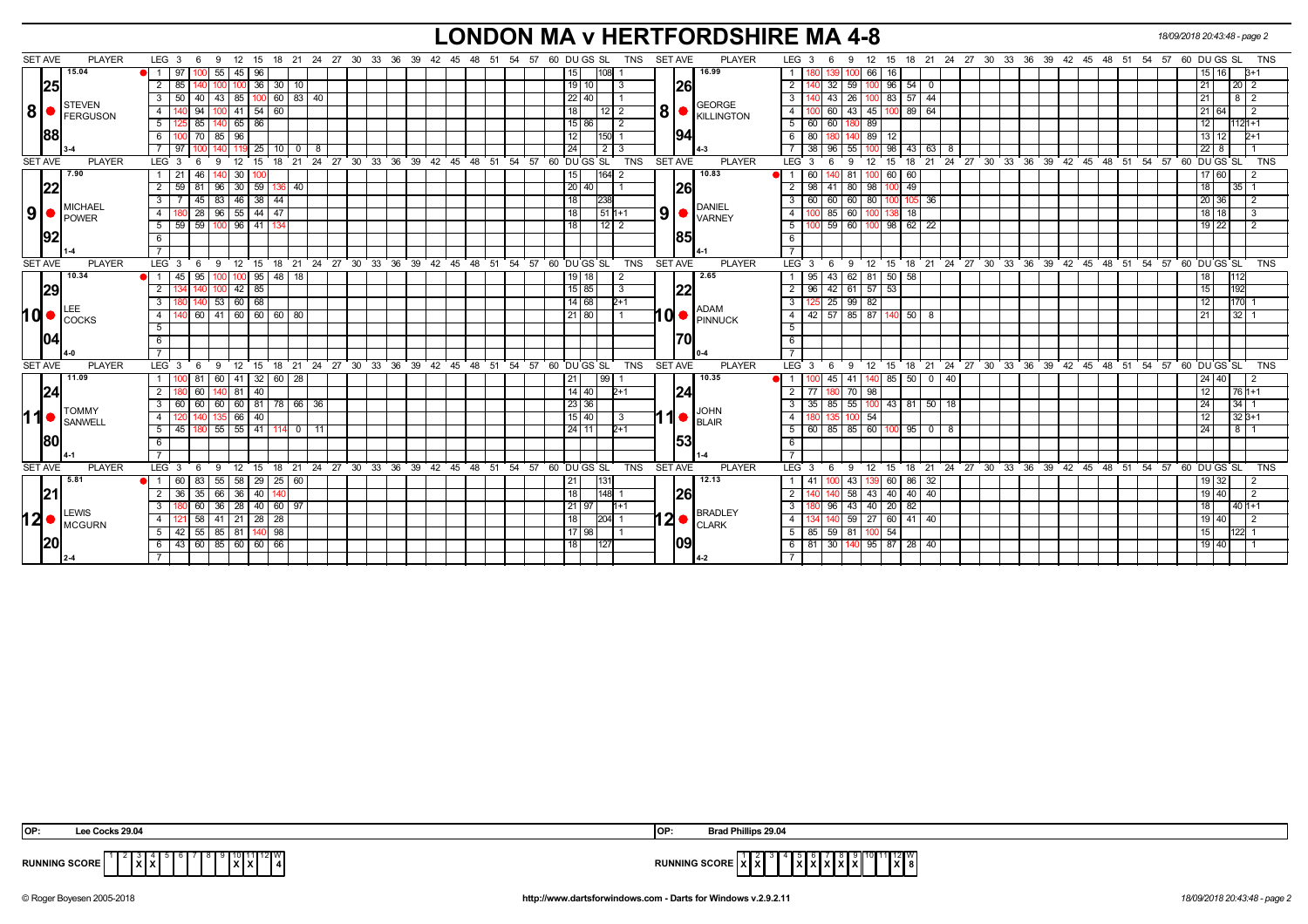## **LONDON MA v HERTFORDSHIRE MA 4-8** *18/09/2018 20:43:56 - page 3*

### **LONDON MA**

### **HERTFORDSHIRE MA**

| <b>PLAYER</b>           | W/L | .won I | LOST | <b>AVE</b>         | <b>TAVE</b> | <b>PTS</b> | <b>DRTS</b>  | <b>TON</b> | TON+ | 180 | <b>TONS</b> | <b>IPLAYER</b>       | W/L | <b>LWON</b> | LOS <sup>-</sup> | <b>AVE</b> | TAVE  | <b>PTS</b> | <b>DRTS</b> | <b>TON</b> | <b>TON-</b> | 180 | <b>TONS</b> |
|-------------------------|-----|--------|------|--------------------|-------------|------------|--------------|------------|------|-----|-------------|----------------------|-----|-------------|------------------|------------|-------|------------|-------------|------------|-------------|-----|-------------|
| Danny Faulkner          |     |        |      | 26.08              | 1.36        | 2765       | 106          | 10         |      |     |             | Joe Croft            | W   |             |                  | 24.61      | 12.03 | 2683       | 109.        |            |             |     | 10          |
| Conan Whitehead         |     |        |      | 26.68              | 16.67       | 3362       | 126          |            |      |     |             | Mick Spriggs         | W   |             |                  | 27.18      | 15.48 | 3370       | 124         |            |             |     | $12 + 3$    |
| <b>Will Blackwell</b>   | W   |        |      | $28.\overline{56}$ | 13.65       | 2399       |              |            |      |     | $10 + 7$    | Martin Kingsley      |     |             |                  | 22.39      | 4.40  | 1948       | 87          |            |             |     |             |
| David Wawrzewski        | W   |        |      | $24.2^{\circ}$     | 12.66       | 2978       | 123          |            |      |     |             | Jim Daley            |     |             |                  | 20.19      | 6.95  | 2504       | 124         |            |             |     |             |
| <b>Graham Rackstraw</b> |     |        |      | 23.67              | 10.05       | 2296       |              |            |      |     |             | Keith Arber          | W   |             |                  | 24.60      | 11.20 | 2485       |             |            |             |     |             |
| Tony Hamit              |     |        |      | 21.40              | 5.40        | 1669       | 78           |            |      |     |             | Jarred Cole          | W   |             |                  | 25.37      | 10.32 | 2004       | 79          |            |             |     |             |
| <b>Nicky Turner</b>     |     |        |      | 24.26              |             | 1601       | 66           |            |      |     |             | <b>Brad Phillips</b> | W   |             |                  | 29.04      | 8.65  | 2004       | 69          |            |             |     |             |
| <b>Steven Ferguson</b>  |     |        |      | 25.88              | 15.04       | 3235       | 125          |            |      |     |             | George Killington    | W   |             |                  | 26.94      | 16.99 | 3367       | 125         |            |             |     | $13 + 3$    |
| <b>Michael Power</b>    |     |        |      | 22.92              | 7.90        | 2040       | 89           |            |      |     | $6+$        | Daniel Varney        | W   |             |                  | 26.85      | 10.83 | 2470       | 92          |            |             |     |             |
| Lee Cocks               | W   |        |      | 29.04              | 10.34       | 2004       | 69           |            |      |     | -8+         | Adam Pinnuck         |     |             |                  | 22.70      | 2.65  | 1498       | 66          |            |             |     |             |
| <b>Tommy Sanwell</b>    | W   |        |      | 24.80              | 1.09        | 2406       |              |            |      |     | 8+2         | John Blair           |     |             |                  | 24.53      | 10.35 | 2355       | 96          |            |             |     | $8+2$       |
| Lewis McGurn            |     |        |      | 21.20              | 5.81        | 2396       | $^{\circ}13$ |            |      |     | $4+$        | <b>Bradley Clark</b> | W   |             |                  | 26.09      | 12.13 | 2844       | 109         |            |             |     | $9 + 1$     |
| <b>TOTALS</b>           |     |        |      | 24.85              |             | 2915       | 1173         |            |      |     | $103 + 6$   | <b>TOTALS</b>        | W   | ጓፍ          | 28               | 25.01      | 0.00  | 29532      | 1181        | 65         |             |     | $99 + 9$    |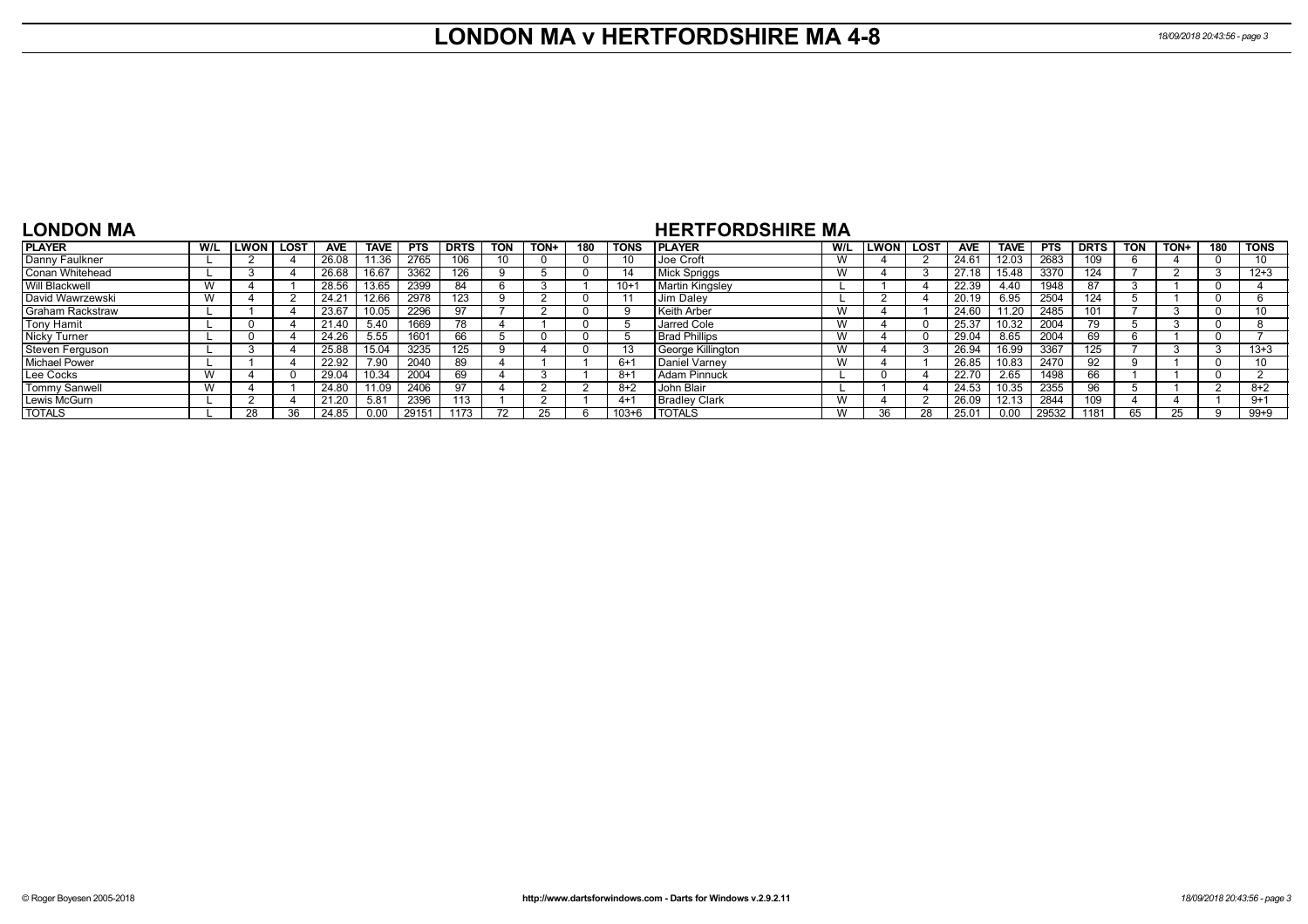## **LONDON WA v HERTFORDSHIRE WA 1-5** *18/09/2018 20:43:21 - page 1*

| <b>SET AVE</b><br><b>PLAYER</b>    | LEG 3<br>12<br>15<br>- 6<br>-9                                   | 18 21                                |                    |                                           | 24 27 30 33 36 39 42 45 48 51 54 57 60 DUGS SL<br>TNS              | <b>SET AVE</b><br><b>PLAYER</b>                      | 21  24  27  30  33  36  39  42  45  48  51  54  57  60  DU GS  SL<br>LEG <sub>3</sub><br>12<br>18<br>9<br>- 15 | <b>TNS</b>  |
|------------------------------------|------------------------------------------------------------------|--------------------------------------|--------------------|-------------------------------------------|--------------------------------------------------------------------|------------------------------------------------------|----------------------------------------------------------------------------------------------------------------|-------------|
| 2.40<br> 16                        | 60<br>60   85<br>30<br>45                                        | 60 63 58<br>$0$   0                  |                    |                                           | 40<br>30                                                           | 7.99                                                 | 32   6<br>55<br>60<br>30<br>6<br>I 6<br>0<br>76                                                                |             |
| ∥s∪                                | 26   140   49   53   23   30<br>2   80<br>טטו                    |                                      |                    |                                           | 24 30                                                              | <b>DEBBIE</b>                                        | $\mathbf{2}$<br>26 26 29<br>21 <sup>1</sup><br>83<br>  74<br>1001                                              | $42 \mid 2$ |
| $ 1  \bullet$<br>HOLT              | 60   9   28   91   27   60  <br>3<br>$\vert$ 27                  | 49 42                                |                    |                                           | 30<br>$\sqrt{67}$                                                  | <b>JONES</b>                                         | 3<br>60 60 25<br>$26$ 31 18<br>$32 \mid 18$<br>70 I 41<br>63<br>100                                            |             |
| 43                                 | 50   60   60   41   6   40   81   59   56   24<br>$\overline{4}$ |                                      |                    |                                           | 30<br>$\overline{24}$                                              |                                                      | 138 95<br>$100$ 43 45 0 15 0<br>$29 \overline{5}$<br>$\overline{4}$<br>60<br>5                                 |             |
| $-3$                               | 5                                                                |                                      |                    |                                           |                                                                    |                                                      | 5                                                                                                              |             |
| <b>SET AVE</b><br><b>PLAYER</b>    | LEG <sup>3</sup><br>$9 \t12 \t15$<br>$6\overline{6}$             |                                      |                    |                                           | 18 21 24 27 30 33 36 39 42 45 48 51 54 57 60 DUGS SL<br><b>TNS</b> | <b>SET AVE</b><br><b>PLAYER</b>                      | 12 15 18 21 24 27 30 33 36 39 42 45 48 51 54 57 60 DUGS SL<br>LEG <sup>3</sup><br>9<br>- 6                     | TNS         |
| 5.20<br> 20                        | 85<br>21<br>22   81<br>60                                        | 181                                  |                    |                                           | 21                                                                 | 6.20<br>23                                           | 20 60<br>38<br>-60<br>-81<br>41<br>41                                                                          |             |
| $\blacksquare$                     | $41 \overline{24}$<br>$11 \mid 85 \mid 85$<br>2                  | $100$ 41 22                          |                    |                                           | 24<br>92                                                           | LOUISE                                               | 25 16<br>39<br>97<br>$\overline{2}$<br>37 81<br>80   46  <br>16<br>60<br>-45                                   |             |
| 2 <br>CONDON                       | 0 <sub>85</sub><br>$140$ 88 0<br>3                               | $32$ 0 16                            |                    |                                           | 24 16 <br>2                                                        | 2 <sub>1</sub><br>PEARSON                            | $\overline{3}$<br>45<br>$\overline{0}$<br>21<br>140 95<br>85<br>-18                                            | $18$   2    |
| 74                                 | 0 95 45 83 78<br>4                                               |                                      |                    |                                           | 15<br>$\boxed{60}$                                                 | 64                                                   | 45 83 97 76<br>$\overline{4}$<br>18 76<br>140 60                                                               |             |
|                                    | 5 <sup>7</sup>                                                   |                                      |                    |                                           |                                                                    |                                                      | 5                                                                                                              |             |
| <b>SET AVE</b><br><b>PLAYER</b>    | LEG <sub>3</sub><br>12 15<br>$6\overline{6}$<br>9                |                                      |                    | 18 21 24 27 30 33 36 39 42 45 48 51<br>54 | 57 60 DU GS SL<br><b>TNS</b>                                       | <b>SET AVE</b><br><b>PLAYER</b>                      | $LEG \ 3$<br>18 21 24 27 30 33 36 39 42 45 48 51 54 57 60 DUGS SL<br>12 15<br>9<br>- 6                         | <b>TNS</b>  |
| 4.37                               | 28<br>37<br> 30 80<br>52                                         | 60 45                                |                    |                                           | 21<br>169                                                          | 8.45                                                 | $\overline{1}$<br>40<br>60<br>24 97<br>85<br>9<br>70   97                                                      |             |
| l18                                | 58   68   44<br>2 31<br>  43                                     | $45 \mid 60 \mid 95 \mid 47 \mid 10$ |                    |                                           | 28 10                                                              |                                                      | 25<br>45<br>57   85<br>26 36<br>55<br>27 <sup>1</sup>                                                          | 36          |
| STEPH<br> 3 <br>STUTLEY            | $3 \ 81 \ 60$<br>$58 \mid 45 \mid$<br>100                        | $\sqrt{20}$<br>$137$ 0               |                    |                                           | 22 20 <br>2                                                        | <b>TINA</b><br>3 <sup>1</sup><br><b>NEYLON</b>       | 85<br>3<br>58<br>44 45<br>$44 \mid 50$<br>24<br>30<br>125                                                      | 20          |
| 91                                 | $22$   21   60  <br>4   45  <br>100                              | $\boxed{26}$ 57                      |                    |                                           | 21                                                                 | <b>30</b>                                            | 52<br>77<br>$19$ 32<br>$\overline{4}$<br>60   41  <br>59 180<br>32                                             |             |
|                                    | $58 \mid 47 \mid$<br>$5 \t 45 \t 81$<br>84<br>100                |                                      |                    |                                           | 18<br>86                                                           |                                                      | 5<br>$41 \overline{)30}$<br>55<br>$45 \overline{40}$<br>211                                                    | $D+1$       |
| <b>SET AVE</b><br><b>PLAYER</b>    | LEG <sub>3</sub><br>12<br>15<br>- 6<br>9                         | 18 21                                |                    |                                           | 24 27 30 33 36 39 42 45 48 51 54 57 60 DUGS SL<br><b>TNS</b>       | <b>SET AVE</b><br><b>PLAYER</b>                      | $LEG^3$ 3<br>12<br>18 21 24 27 30 33 36 39 42 45 48 51 54 57 60 DUGS SL<br>15<br>9<br>- 6                      | <b>TNS</b>  |
| 4.56                               | 40<br>60<br>45<br>60 I                                           | $41 \mid 52 \mid 83$<br>20           |                    |                                           | $26$   $20$                                                        | 4.01                                                 | 30<br>$52 \overline{41}$<br>24<br>88<br>60 40<br>24<br>81<br>85                                                |             |
| 18                                 | $128$ 60<br>2 31 81                                              | 45 30 48<br>66                       |                    |                                           | 27<br>12 <sub>1</sub>                                              |                                                      | $58$ 30<br>30 30<br>37<br>$100$ 59<br>$\overline{2}$<br>30 60<br>60<br>$\vert$ 26<br>41                        |             |
| CARLY<br>$4\bullet$                | 60 140 81<br>$3 \mid 41$<br>60                                   | $37 \mid 30 \mid 32 \mid$            | $0 \mid 15 \mid 5$ |                                           | 33<br>5 <sup>5</sup>                                               | <b>DANIELLE</b><br>4<br>$\bullet$ $ $ <sub>FRY</sub> | 33<br> 45 45<br>47<br>22 60<br>$35 \mid 45 \mid$<br>30 <sup>1</sup><br>3<br>26<br>98<br>l 45                   |             |
| <b>TOWNSEND</b><br> 37             | 45 60 80 83 40 51<br>4 70 41                                     |                                      |                    |                                           | 24<br>  31                                                         | 106 I                                                | 45 30<br>60<br>34<br>45<br> 45 <br>41 100<br>27 34<br>4<br>101                                                 |             |
| $13 - 2$                           | -28<br>41<br>37<br>5 8 1 8 1<br>60                               | 40<br>l 98                           |                    |                                           | 24 40                                                              |                                                      | 73<br>56<br>99<br>5<br>26 I 40<br>40<br>21 <sup>1</sup>                                                        | 67 I        |
| <b>SET AVE</b><br><b>PLAYER</b>    | LEG <sub>3</sub><br>12<br>15<br>18<br>- 6<br>9                   | 27<br>24<br>21                       |                    |                                           | 30 33 36 39 42 45 48 51 54 57 60 DUGS SL<br><b>TNS</b>             | <b>SET AVE</b><br><b>PLAYER</b>                      | LEG <sup>'</sup><br>21 24 27 30 33 36 39 42 45 48 51<br>54 57 60 DU GS SL<br>12<br>3<br>9<br>15<br>18          | <b>TNS</b>  |
| 7.12                               | 30 I<br>45<br>60<br>43                                           | 43   45  <br>44                      |                    |                                           | 27                                                                 | 11.40                                                | 45<br>60<br>60<br>27 I<br>60<br>14<br>$\mathbf 0$<br>0.                                                        | 212         |
| 119 $_{\sf SHAZ}$                  | 45<br>64   68  <br>44<br>2<br>I 60                               | 59  <br>$\mathbf 0$                  |                    |                                           | 24<br>36                                                           | 19                                                   | 55<br>45<br>23 20<br>$\mathbf{2}$<br>41<br>20<br>40 I                                                          |             |
| 5 <sup>1</sup><br>$\bigcirc$ DEBOO | 55<br>140 85 60<br>3   81                                        | $9 \mid 51 \mid 10$<br>- 5           |                    |                                           | 27<br>5                                                            | <b>REBECCA</b><br>5                                  | 3<br>60<br>$45 \ 60$<br>41<br>$41$ 41 67<br>$29$ 16<br>30<br>- 16                                              |             |
| <b>COSTELLO</b>                    | 35<br>26   60<br>4 60<br>100                                     | 43   137<br>40                       |                    |                                           | 22<br>40                                                           | <b>FARMER</b>                                        | $\overline{4}$<br>24<br>62<br>21<br>45<br>100<br>41<br>84                                                      | $45$   2    |
| 172                                | 80<br>5<br>l 66<br>31<br>41<br>60<br>l 45 l                      |                                      |                    |                                           | 21<br>78                                                           | <b>82</b>                                            | 60<br>26<br>44<br>$24$ 20<br>5<br>30<br>41<br>l 20                                                             | $2+1$       |
| <b>SET AVE</b><br><b>PLAYER</b>    | LEG <sub>3</sub><br>12<br>15<br>18                               | 21<br>24                             |                    | 27 30 33 36 39 42 45 48 51                | 54 57 60 DUGS SL<br><b>TNS</b>                                     | <b>SET AVE</b><br><b>PLAYER</b>                      | $LEG^{\prime}$ 3<br>12<br>$^{\circ}$ 24<br>27 30 33 36 39 42 45 48 51 54 57 60 DUGS SL<br>18<br>21<br>-9       | <b>TNS</b>  |
| 3.61                               | $24 \overline{32}$<br>60<br>60                                   | $26$ 40 21<br>41 41                  |                    |                                           | 30                                                                 | 5.35                                                 | 36<br>32<br>29 44<br>$81 \mid 40$<br>$45 \overline{41}$<br>44<br>60<br>81                                      |             |
| I161                               | 60 140 60<br>45<br>2<br>60                                       | $41 \mid 29$                         |                    |                                           | 21<br>66                                                           | 19                                                   | 45<br>76<br>23 40<br>100 78<br>$\mathbf{2}$<br>-81<br>$\begin{array}{c c} 0 & 40 \end{array}$<br>l 81          |             |
| MANDY<br>6                         | 60 81 60<br>$3 \mid 22 \mid 60$                                  | 60 60 86<br>12                       |                    |                                           | 27<br>12                                                           | LINDA<br>6 <sup>1</sup>                              | 25<br>$\mathbf{3}$<br>$ 46\rangle$<br>81<br>24 <sup>1</sup><br>41<br>  92   12                                 | 4 2         |
| SOLOMONS                           | 60 26<br>4 12<br>43<br>100                                       | 41 78 16<br>16                       |                    |                                           | 27 16                                                              | <b>REED</b>                                          | 25<br>43<br>40<br>7 91<br>27<br>$\overline{4}$<br>$41 \ 60$<br>62                                              | $32$ 1      |
| 64                                 | 5   43   11   43   41   42   60   28   55                        |                                      |                    |                                           | 24<br>1178                                                         | 60                                                   | 60 60 86<br>60   60<br>$23 \quad 8$<br>$5-1$<br>$32$ 8<br>135 I                                                |             |
|                                    |                                                                  |                                      |                    |                                           |                                                                    |                                                      |                                                                                                                |             |

 **OP: Carly Townsend 18.37 OP: Louise Pearson 23.64**

**X** 6 W



**RUNNING SCORE**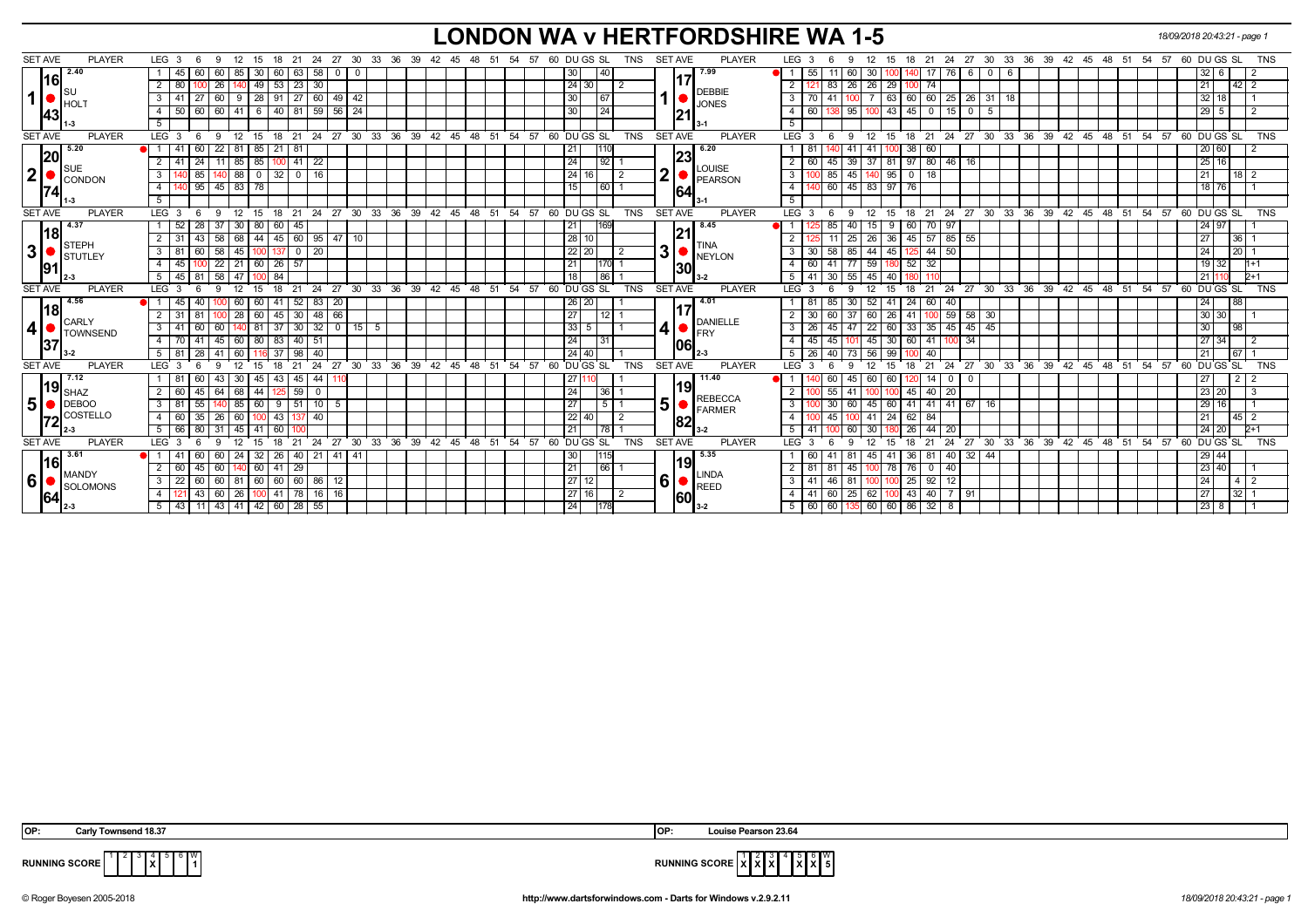## **LONDON WA v HERTFORDSHIRE WA 1-5** *18/09/2018 20:43:27 - page 2*

#### **LONDON WA**

### **HERTFORDSHIRE WA**

| <b>PLAYER</b>         | W/L | LWON. | <b>LOST</b> | <b>AVE</b>        | <b>TAVE</b> | <b>PTS</b> | <b>DRTS</b> | <b>TON</b> | TON+ | 180 | <b>TONS</b> | <b>PLAYER</b>    | W/L          | LWON | <b>LOS</b> | <b>AVE</b> | <b>TAVE</b> | <b>PTS</b> | <b>DRTS</b> | TON | TON+ | 180 | <b>TONS</b> |
|-----------------------|-----|-------|-------------|-------------------|-------------|------------|-------------|------------|------|-----|-------------|------------------|--------------|------|------------|------------|-------------|------------|-------------|-----|------|-----|-------------|
| Su Holt               |     |       |             | 16.43             | 2.40        | 1873       | 114         |            |      |     |             | Debbie Jones     | $\mathbf{M}$ |      |            | 17 21      | 7.99        | 1962       | 114         |     |      |     |             |
| Sue Condon            |     |       |             |                   | 5.20        | 1742       |             |            |      |     |             | l Louise Pearson | W            |      |            | 23.64      | 6.20        | 1986       |             |     |      |     |             |
| <b>Steph Stutley</b>  |     |       |             | 18.9 <sup>.</sup> | .37         | 2080       | 110         |            |      |     |             | Tina Neylon      | W            |      |            | 21.30      | 8.45        | 2449       | 115         |     |      |     | 5+2         |
| <b>Carly Townsend</b> |     |       |             | 18.37             | 56،،        | 2462       | 134         |            |      |     |             | Danielle Fry     |              |      |            | 17.06      | 4.01        | 2252       |             |     |      |     |             |
| Shaz Deboo Costello   |     |       |             | 10.14             |             | 2386       | 101         |            |      |     |             | l Rebecca Farmer | $\lambda$    |      |            | 19.82      | 11.40       | 2458       |             |     |      |     | $10+$       |
| Mandy Solomons        |     |       |             | 16.64             | 3.61        | 2146       | 129         |            |      |     |             | Linda Reed       | W            |      |            | 19.60      | 5.35        | 2469       | 126         |     |      |     |             |
| <b>TOTALS</b>         |     |       |             | 18.34             | 0.00        | 12689      | 692         |            |      |     |             | TOTALS           | W            |      |            | 19.53      | ი იი        | 13576      | 695         |     |      |     | $37+3$      |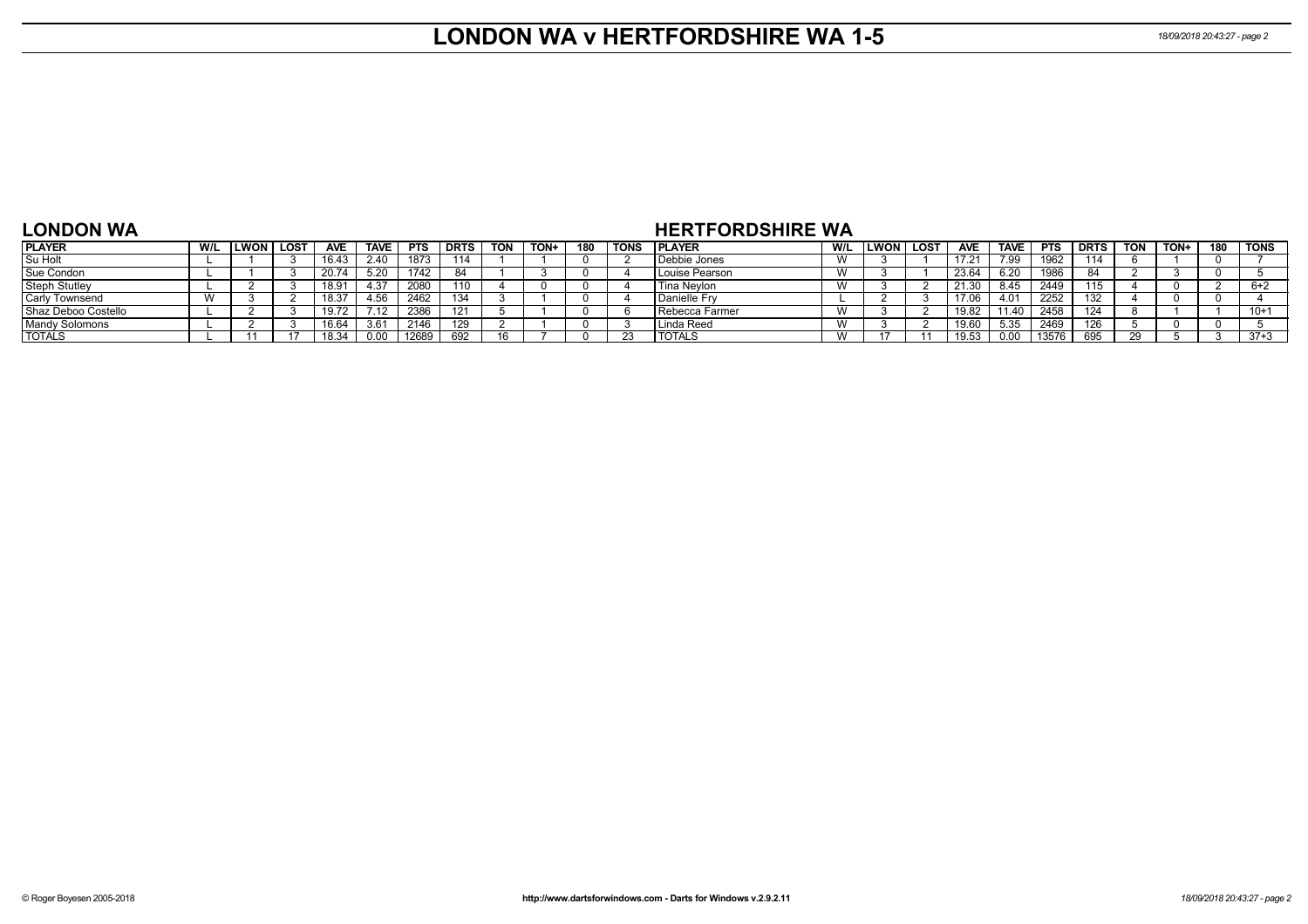# **LONDON MB v HERTFORDSHIRE MB 8-4** *18/09/2018 20:42:55 - page 1*

|                | <b>SET AVE</b> | <b>PLAYER</b>                                 | LEG $3 \quad 6$                                                                            |                 |                         |                |  |  |  | 9 12 15 18 21 24 27 30 33 36 39 42 45 48 51 54 57 60 DUGS SL TNS SETAVE |                |                |                | <b>PLAYER</b>            | LEG $3 \quad 6$<br>9 12 15 18 21 24 27 30 33 36 39 42 45 48 51 54 57 60 DUGS SL        |                |                                        |                |  |  |  |                                                            |              | TNS        |
|----------------|----------------|-----------------------------------------------|--------------------------------------------------------------------------------------------|-----------------|-------------------------|----------------|--|--|--|-------------------------------------------------------------------------|----------------|----------------|----------------|--------------------------|----------------------------------------------------------------------------------------|----------------|----------------------------------------|----------------|--|--|--|------------------------------------------------------------|--------------|------------|
|                |                | 13.80                                         | $1 \mid 24$<br>47                                                                          |                 | 0   30                  |                |  |  |  | 201301<br>$\vert$ 3                                                     |                |                |                | 12.41                    | 60   85  <br>$\overline{1}$<br>100                                                     | $100$ 45 41 37 |                                        |                |  |  |  | 21                                                         | 33 I 2       |            |
|                | 22             |                                               | 2   100 60   100   59   140                                                                |                 | 6 36                    |                |  |  |  | $19$ 36                                                                 | $\vert$ 3      |                | 122            |                          | 80   41   36   29   60   55  <br>$\overline{2}$                                        |                |                                        |                |  |  |  | 18                                                         |              |            |
|                |                | <b>IMATHEW</b>                                | 3   24   45   41   58   60   41   60                                                       |                 |                         |                |  |  |  | 21<br>172                                                               |                |                |                |                          | $\sqrt{3}$<br>70 81 95 41 44                                                           | 122 16 32      |                                        |                |  |  |  | 22 32                                                      |              |            |
| $\mathbf{1}$   |                | <b>WOOD</b>                                   | 4 60 45 28 41 100 57                                                                       |                 |                         |                |  |  |  | 18<br> 170  1                                                           |                |                |                | KEN<br>1   WALTERS       | $\overline{4}$<br>140 43 34 139 91 54                                                  |                |                                        |                |  |  |  | 17 54                                                      | l 2          |            |
|                |                |                                               | $5 \mid 60 \mid 60 \mid 42 \mid 43 \mid 80 \mid 43$                                        |                 |                         |                |  |  |  | 18<br>173                                                               |                |                |                |                          | 5   28   26   100   100   180   51   16                                                |                |                                        |                |  |  |  | 19   16                                                    | $B+1$        |            |
|                |                |                                               | 6 100 140 41 60 60                                                                         |                 |                         |                |  |  |  | 17<br>$\vert$ 3                                                         |                |                | 62             |                          | 6<br>$60$ 71 26 41                                                                     |                |                                        |                |  |  |  | 15                                                         | 168 1        |            |
|                |                |                                               | 7 60 41 100 95 60 100 45                                                                   |                 |                         |                |  |  |  | 21   45                                                                 | 2              |                |                |                          | 26   85   29   41   125<br>$\overline{7}$                                              | $81$ 17        |                                        |                |  |  |  | 21                                                         | $97$ 1       |            |
|                | <b>SET AVE</b> | <b>PLAYER</b>                                 | 9 12 15 18 21 24 27 30 33 36 39 42 45 48 51 54 57 60 DUGS SL<br>$LEG_3$ 6                  |                 |                         |                |  |  |  |                                                                         | <b>TNS</b>     |                | <b>SET AVE</b> | <b>PLAYER</b>            | 9 12 15 18 21 24 27 30 33 36 39 42 45 48 51 54 57 60 DUGSSL<br>LEG <sub>3</sub><br>- 6 |                |                                        |                |  |  |  |                                                            |              | <b>TNS</b> |
|                |                | 9.21                                          | 180 82 60<br>1 98 81                                                                       |                 |                         |                |  |  |  | 14 60                                                                   |                |                |                | 9.41                     | $55$ 81<br>$\overline{1}$<br>55   82                                                   |                |                                        |                |  |  |  |                                                            |              |            |
|                | 25             |                                               | 2 43 45 81 60 96                                                                           |                 | $140$ 27 $\overline{7}$ | $\overline{2}$ |  |  |  | $25 \mid 2$                                                             |                |                | 122            |                          | $\overline{2}$<br>60                                                                   |                | $121 \quad 70 \quad 6 \quad 2 \quad 0$ | $\overline{0}$ |  |  |  | 27                                                         | $2 \mid 3$   |            |
|                |                | <b>SEAN</b>                                   | 60 82 81 39 26<br>$3 \mid 81$<br>100                                                       |                 |                         |                |  |  |  | 21<br>$32$ 1                                                            |                |                |                | <b>ANDREAS</b>           | 28 60 140<br>3<br>28<br>59                                                             | 140<br>46      |                                        |                |  |  |  | 20 46                                                      | $\sqrt{2}$   |            |
|                |                | $ 2  \bullet  _{\text{LAHIFF}}^{\text{SEAN}}$ | 100 140 57 24 40<br>4   140                                                                |                 |                         |                |  |  |  | 16   40                                                                 | l 3            | 2              |                | HAJIMINA                 | $58$ 80 60<br>$\overline{4}$<br>96 100                                                 | 55             |                                        |                |  |  |  | 18 <sup>1</sup>                                            | $52 \mid 1$  |            |
|                |                |                                               | 5 81 99 60 60 60 121 20                                                                    |                 |                         |                |  |  |  | 21 20                                                                   |                |                |                |                          | $\overline{5}$<br>26 41 100<br>45   100                                                | 97             |                                        |                |  |  |  | 18 <sup>1</sup>                                            | 9212         |            |
|                | 49             |                                               | 6                                                                                          |                 |                         |                |  |  |  |                                                                         |                |                | 1431           |                          | $-6$                                                                                   |                |                                        |                |  |  |  |                                                            |              |            |
|                |                |                                               | $\overline{7}$                                                                             |                 |                         |                |  |  |  |                                                                         |                |                |                |                          | $\overline{7}$                                                                         |                |                                        |                |  |  |  |                                                            |              |            |
|                | <b>SET AVE</b> | <b>PLAYER</b>                                 | LEG 3 6 9 12 15 18 21 24 27 30 33 36 39 42 45 48 51 54 57                                  |                 |                         |                |  |  |  | 60 DU GS SL                                                             | <b>TNS</b>     |                | <b>SET AVE</b> | <b>PLAYER</b>            | LEG 3 6 9 12 15 18 21 24 27 30 33 36 39 42 45 48 51 54 57 60 DUGS SL                   |                |                                        |                |  |  |  |                                                            |              | <b>TNS</b> |
|                |                | 10.96                                         | 1   97   83   85   180   36   15   3   0                                                   |                 |                         |                |  |  |  | 24<br>  2  1+1                                                          |                |                |                | 11.05                    | 11<br>$41$ 58<br>9<br>60 96                                                            | 100 I          | 45   52   40                           |                |  |  |  |                                                            |              |            |
|                | 122            |                                               | $58$ 59 134<br>$2 \overline{100}$                                                          | $\overline{58}$ |                         |                |  |  |  | 15<br>$92$   2                                                          |                |                | <b>23</b>      |                          | $\overline{2}$<br>78 18<br>100                                                         |                |                                        |                |  |  |  | $14$ 18                                                    | $3 + 1$      |            |
|                |                | JOHN                                          | 3   99   75   60   137   105   25                                                          |                 |                         |                |  |  |  | $17$ 25                                                                 | $\overline{2}$ |                |                | <b>PETER</b>             | $\overline{\phantom{a}3}$<br>41   100 60 60 100                                        |                |                                        |                |  |  |  | 18                                                         | 40 3         |            |
|                |                | $3$ $\bullet$ $\frac{100}{\text{NELSON}}$     | 4 57 46 60 100 100 86 44 6                                                                 |                 |                         | $\Omega$       |  |  |  | 27<br>212                                                               |                | 3              | $\bullet$      | <b>MAYS</b>              | $\overline{4}$<br>99   41  <br>100                                                     |                | 41 46 94 13 41                         | 26             |  |  |  | $27 \overline{26}$                                         |              |            |
|                |                |                                               | $5 \mid 96 \mid 93 \mid 140 \mid 46 \mid 48 \mid 58 \mid 0 \mid 20$                        |                 |                         |                |  |  |  | 23 20<br><b>11</b>                                                      |                |                | 109            |                          | $97   28   95   100   83   42   16   30$<br>$5-1$                                      |                |                                        |                |  |  |  | 24                                                         | $10$   1     |            |
|                |                |                                               | 6   60   60   60   58   57   100   58                                                      |                 |                         |                |  |  |  | 21<br>48 1                                                              |                |                |                |                          | 96 60 100 55 44 91 55<br>$6\overline{6}$                                               |                |                                        |                |  |  |  | 20 55                                                      |              |            |
|                | SET AVE        | <b>PLAYER</b>                                 | 7 <sup>7</sup><br>LEG 3 6 9 12 15 18 21 24 27 30 33 36 39 42 45 48 51 54 57 60 DUGS SL TNS |                 |                         |                |  |  |  |                                                                         |                |                | SET AVE        | <b>PLAYER</b>            | $\overline{7}$<br>LEG 3 6 9 12 15 18 21 24 27 30 33 36 39 42 45 48 51 54 57 60 DUGS SL |                |                                        |                |  |  |  |                                                            |              | TNS        |
|                |                | 12.92                                         | 1 60 125 100 58 120 38                                                                     |                 |                         |                |  |  |  | 17 38<br>$\vert$ 3                                                      |                |                |                | 3.23                     | 60   78   43   60   85<br>$\vert$ 1 $\vert$                                            |                |                                        |                |  |  |  | 15 <sub>l</sub>                                            |              |            |
|                |                |                                               | 135 24 42 80 20<br>$2 \mid 100$                                                            |                 |                         |                |  |  |  | 21 20                                                                   | $\vert$ 3      |                |                |                          | 100 60 80 27 91 0<br>$\overline{2}$                                                    |                |                                        |                |  |  |  | 21                                                         | $20 \mid 2$  |            |
|                | 28             |                                               | 3 83 60 92 121 130                                                                         | 15              |                         |                |  |  |  | $17$ 15                                                                 | $\overline{2}$ |                | 21             |                          | 3   45   26   85   60   38                                                             |                |                                        |                |  |  |  | 15 <sup>1</sup>                                            |              |            |
| $\vert$        |                | <b>DANNY</b>                                  | 4 83 100 140 25 121                                                                        | 32              |                         |                |  |  |  | $16$ 32                                                                 | 3              | 4              |                | <b>LIONEL</b>            | $\sqrt{4}$<br>45 100 81 36 90                                                          | 59             |                                        |                |  |  |  | 18                                                         | 90 1         |            |
|                |                | <b>BROWN</b>                                  | 5 <sup>1</sup>                                                                             |                 |                         |                |  |  |  |                                                                         |                |                |                | $\bullet$ SAMS           | 5                                                                                      |                |                                        |                |  |  |  |                                                            |              |            |
|                |                |                                               | 6                                                                                          |                 |                         |                |  |  |  |                                                                         |                |                | 133            |                          | 6                                                                                      |                |                                        |                |  |  |  |                                                            |              |            |
|                |                |                                               | $\overline{7}$                                                                             |                 |                         |                |  |  |  |                                                                         |                |                |                |                          | $\overline{7}$                                                                         |                |                                        |                |  |  |  |                                                            |              |            |
|                | <b>SET AVE</b> | <b>PLAYER</b>                                 | LEG 3 6 9 12 15 18 21 24 27 30 33 36 39 42 45 48 51 54 57 60 DUGS SL                       |                 |                         |                |  |  |  |                                                                         | TNS            |                | SET AVE        | <b>PLAYER</b>            | LEG 3 6 9 12 15 18 21 24 27 30 33 36 39 42 45 48 51 54 57 60 DUGS SL                   |                |                                        |                |  |  |  |                                                            |              | TNS        |
|                |                | 13.32                                         | $1 \quad 140$<br>$100$ 85 44                                                               |                 |                         |                |  |  |  | 15 <sup>1</sup>                                                         | -3             |                |                | 4.21                     | 1 41 60 22 40 41                                                                       |                |                                        |                |  |  |  | 15                                                         |              |            |
|                |                |                                               | 140 59 44 58<br>2 <sup>1</sup><br>100                                                      |                 |                         |                |  |  |  | 18 58                                                                   | $\mathbf{3}$   |                | 120            |                          | $96$ 41 59 81 60<br>$\overline{2}$                                                     |                |                                        |                |  |  |  | 15                                                         |              |            |
|                |                |                                               | 100   140   59   54   4   0   4<br>3 140                                                   |                 |                         |                |  |  |  | 22 4                                                                    | l 3            |                |                |                          | $\overline{\mathbf{3}}$<br>100 43 100 26 41 42 48 49                                   |                |                                        |                |  |  |  | 24                                                         | $52 \mid 2$  |            |
| 5              |                | RICHARD                                       | 4   15   95   100   140   93   18   40                                                     |                 |                         |                |  |  |  | 21   40                                                                 | l 2            | 5 <sub>l</sub> | $\bullet$      | PAUL<br><b>SQUIRRELL</b> | 60 60 121 100 60 60<br> 4                                                              |                |                                        |                |  |  |  | 18 <sup>1</sup>                                            | $40 \mid 2$  |            |
|                |                | <b>IDAVIS</b>                                 | 5                                                                                          |                 |                         |                |  |  |  |                                                                         |                |                |                |                          | $-5$                                                                                   |                |                                        |                |  |  |  |                                                            |              |            |
|                |                |                                               | 6                                                                                          |                 |                         |                |  |  |  |                                                                         |                |                | 151            |                          | 6                                                                                      |                |                                        |                |  |  |  |                                                            |              |            |
|                |                |                                               | $\overline{7}$                                                                             |                 |                         |                |  |  |  |                                                                         |                |                |                |                          | $\overline{7}$                                                                         |                |                                        |                |  |  |  |                                                            |              |            |
|                | <b>SET AVE</b> | <b>PLAYER</b>                                 | $LEG_3$ 6                                                                                  |                 |                         |                |  |  |  | 9 12 15 18 21 24 27 30 33 36 39 42 45 48 51 54 57 60 DUGS SL            | TNS            |                | SET AVE        | <b>PLAYER</b>            | $LEG \ 3$<br>9<br>- 6                                                                  |                |                                        |                |  |  |  | 12 15 18 21 24 27 30 33 36 39 42 45 48 51 54 57 60 DUGS SL |              | <b>TNS</b> |
|                |                | 10.26                                         | 60   55   85   30   97   34   40<br>1 100                                                  |                 |                         |                |  |  |  | $22$ 40                                                                 |                |                |                | 10.69                    | 45 31 41 78 125 41 40<br>$\overline{1}$                                                |                |                                        |                |  |  |  | 21                                                         | 100          |            |
|                | 22             |                                               | 2   85   45   100   60   140   31   40                                                     |                 |                         |                |  |  |  | 19   40 <br>$\vert$ 2                                                   |                |                | 23             |                          | $\overline{2}$<br>$45 \mid 85$<br>85 26<br>100                                         | $60$ 40        |                                        |                |  |  |  | 21                                                         | 60 1         |            |
|                |                | <b>MATT</b>                                   | 3 59 26 81 100 65 54 88                                                                    |                 |                         |                |  |  |  | 21<br>  28   1                                                          |                |                |                | <b>RICKY</b>             | 3<br>55 60 140<br>100 80                                                               | $34 \mid 32$   |                                        |                |  |  |  | 20 32                                                      | l 2          |            |
| $6 \mid$       |                | <b>WINZAR</b>                                 | 4 43 85 100 37 140 60                                                                      |                 |                         |                |  |  |  | $36$   2<br>18                                                          |                | 6              |                | <b>HOWARD</b>            | 96 95 80<br>$\overline{4}$<br>85                                                       | $16 \mid 4$    |                                        |                |  |  |  | $20 \mid 4$                                                |              |            |
|                |                |                                               | 5 47 28 66 121 125                                                                         |                 | 58 36 15 0              |                |  |  |  | 27<br>5 2                                                               |                |                |                |                          | 45 55 57 25 100<br>5 <sup>5</sup>                                                      | 139            | 70 6                                   | $\overline{4}$ |  |  |  | $25 \mid 4$                                                | l 2          |            |
|                | 48             |                                               | 6 100 43 45 22 96                                                                          |                 |                         |                |  |  |  | 15<br>195 1                                                             |                |                | 14             |                          | $\sqrt{6}$<br>83 140<br>60 78 100                                                      | 40             |                                        |                |  |  |  | 16 40                                                      | l 2          |            |
|                |                |                                               | 7 <sup>1</sup>                                                                             |                 |                         |                |  |  |  |                                                                         |                |                |                |                          |                                                                                        |                |                                        |                |  |  |  |                                                            |              |            |
|                | SET AVE        | <b>PLAYER</b>                                 | LEG $3 \quad 6$<br>9                                                                       |                 |                         |                |  |  |  | 12 15 18 21 24 27 30 33 36 39 42 45 48 51 54 57 60 DUGS SL              | TNS            |                | SET AVE        | <b>PLAYER</b>            | 9 12 15 18 21 24 27 30 33 36 39 42 45 48 51 54 57 60 DUGS SL<br>LEG 3<br>6             |                |                                        |                |  |  |  |                                                            |              | TNS        |
|                |                | 13.81                                         | 1 60 26 60 60 140 60                                                                       |                 |                         |                |  |  |  | 95 1<br>18                                                              |                |                |                | 9.18                     | 28 60 66 81 77 137 52<br>$\sqrt{1}$                                                    |                |                                        |                |  |  |  | 20 52                                                      |              |            |
|                |                |                                               | $29$ 40 22 60 100 41 88<br>$2^{\circ}$                                                     |                 |                         |                |  |  |  | 23 88                                                                   | $\sqrt{2}$     |                | 21             |                          | $\overline{2}$<br>140 45 40 44 45 30 25                                                |                |                                        |                |  |  |  | 21                                                         | 132 1        |            |
|                |                | SHANE                                         | $\overline{\phantom{a}3}$<br>46 45 140 60 52 58                                            |                 |                         |                |  |  |  | $21 \, 58$                                                              | $\sqrt{2}$     |                |                | <b>MARTIN</b>            | 55   26   68   44   70   85<br>$\mathbf{3}$                                            |                |                                        |                |  |  |  | 21 <sup>1</sup>                                            | 53 L 1       |            |
| 7 <sup>1</sup> |                | <b>I</b> WILSON                               | 100 100 41 43 45 16<br>4 140                                                               |                 |                         |                |  |  |  | 21 <br>  16   3                                                         |                | 7  ●           |                | HILL                     | $140$ 27 45 59 100<br>$\overline{4}$                                                   | $90 \mid 40$   |                                        |                |  |  |  | 19 40                                                      | $\vert$ 2    |            |
|                |                |                                               | $5 \mid 60 \mid 30 \mid 100 \mid 60 \mid 60 \mid 100 \mid 53 \mid 38$                      |                 |                         |                |  |  |  | 23 38 <br>$\overline{2}$                                                |                |                |                |                          | $36 \ 60 \ 44 \ 57 \ 29 \ 95 \ 100 \ 40$<br>5                                          |                |                                        |                |  |  |  | 24                                                         | $40 \quad 1$ |            |
|                |                |                                               | $100 \ 85 \ 41 \ 63 \ 56 \ 0 \ 16$<br>- 6 I                                                |                 |                         |                |  |  |  | 22 16                                                                   | $\sqrt{2}$     |                | 187            |                          | 45 85 100 59 41 45<br>6                                                                |                |                                        |                |  |  |  | 21                                                         | $25 \mid 2$  |            |
|                |                |                                               | $\overline{7}$                                                                             |                 |                         |                |  |  |  |                                                                         |                |                |                |                          |                                                                                        |                |                                        |                |  |  |  |                                                            |              |            |



| $\begin{bmatrix} 1 & 2 & 3 & 4 & 5 & 6 & 7 & 8 \\ 1 & 1 & 2 & 3 & 4 & 5 & 8 & 7 \end{bmatrix}$<br><b>RUNNING SCORE</b><br>c I |
|-------------------------------------------------------------------------------------------------------------------------------|
|                                                                                                                               |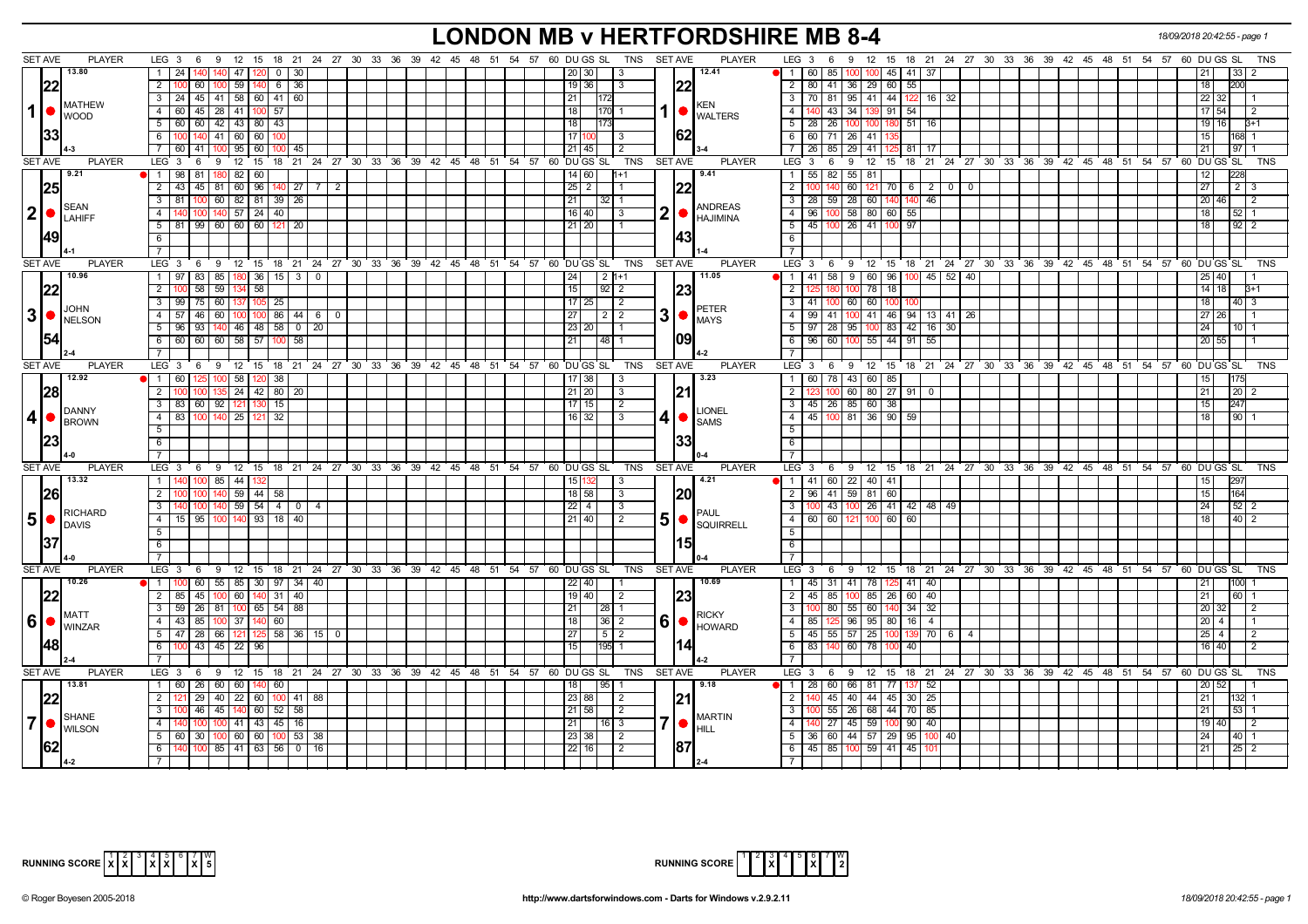# **LONDON MB v HERTFORDSHIRE MB 8-4** *18/09/2018 20:43:06 - page 2*

| <b>SET AVE</b> | <b>PLAYER</b>                                             | LEG $3 \quad 6$                                                          |                    |                                     | 9 12 15 18 21 24 27 30 33 36 39 42 45 48 51 54 57 60 DU GS SL | SET AVE<br><b>PLAYER</b><br>TNS                                                             | LEG $3 \quad 6$<br>9 12 15 18 21 24 27 30 33 36 39 42 45 48 51 54 57<br>60 DU GS SL<br>TNS                    |
|----------------|-----------------------------------------------------------|--------------------------------------------------------------------------|--------------------|-------------------------------------|---------------------------------------------------------------|---------------------------------------------------------------------------------------------|---------------------------------------------------------------------------------------------------------------|
|                | 13.06                                                     | $100$ 56 $\mid$ 20<br>85                                                 |                    |                                     |                                                               | 12.09<br>18 20                                                                              | 99 39 45<br>143<br>85   90<br>$\mathbf{1}$<br>15                                                              |
|                | 25                                                        | $140$ 83 58<br>$43 \ 60$<br>2                                            |                    |                                     |                                                               | 15<br><b>25</b><br>11171 1                                                                  | $\overline{2}$<br>140 55 100 100 70 36<br>16 36 1                                                             |
|                |                                                           | $100$ 55<br>96 81<br>3<br>60                                             |                    |                                     |                                                               | 18                                                                                          | $\overline{3}$<br>60 125 60 85 131<br>40 2<br>15 I                                                            |
| 8              | <b>ITOM</b>                                               | 46 <br>$\overline{26}$<br>60   59<br>$\overline{4}$<br>96                |                    |                                     |                                                               | <b>GARY</b><br>8 <sup>1</sup><br>18<br>74<br>WEBB                                           | 45 140 100<br>$\overline{4}$<br>60 85<br>$45 \mid 26$<br>85                                                   |
|                | MCGURN                                                    | $5$ 100 81 41 58 41 55 65 60                                             |                    |                                     |                                                               | 23 60                                                                                       | $100$ 40 60 60 82<br>5<br>$\overline{54}$ 1<br>60 45<br>21                                                    |
|                | <u> 13 </u>                                               | 140 100 137 48 6<br>$6 \overline{6}$<br>$\overline{4}$                   |                    |                                     |                                                               | 31 <br>$20 \mid 4 \mid$<br>-3                                                               | 60   140   60   60   133   28   10<br>6<br>10 <sup>2</sup><br>l 21 l                                          |
|                |                                                           |                                                                          |                    |                                     |                                                               |                                                                                             | $\overline{7}$                                                                                                |
| <b>SET AVE</b> | <b>PLAYER</b>                                             | $LEG_36$<br>9 12 15 18 21 24 27 30 33 36 39 42 45 48 51 54 57 60 DUGS SL |                    |                                     |                                                               | <b>TNS</b><br><b>SET AVE</b><br><b>PLAYER</b>                                               | $LEG \ 3 \ 6$<br>9 12 15 18 21 24 27 30 33 36 39 42 45 48 51 54 57 60 DUGSSL<br><b>TNS</b>                    |
|                | 14.98                                                     | 98 56 59 61<br>$\overline{1}$<br>l 41                                    |                    |                                     |                                                               | 7.40<br>86<br>18                                                                            | 60<br>41 45 94 61<br>M 1<br>21 I 61 I                                                                         |
|                | 21                                                        | $140$ 89<br>38 I<br>60<br>80<br>100                                      |                    |                                     |                                                               | 19 <br>21<br>16                                                                             | $ 40 $ 60   20<br>$\overline{2}$<br>95 <sup>1</sup><br>19 20<br>60<br>l 26                                    |
|                |                                                           | 42<br>60<br>42<br>17<br>3                                                |                    |                                     |                                                               | 21<br>8<br>∣3                                                                               | $55 \mid 32 \mid 88$<br>3<br>30 <sup>1</sup><br>41 95<br>24 88<br>60                                          |
|                | IBEN<br>$\left  9 \right $ $\bullet$ <b>SEN</b> CHEESEMAN | 39<br>43<br>59<br>95<br>4                                                |                    |                                     |                                                               | <b>PAUL</b><br>$\vert 9 \vert$ $\bullet$ $\vert_{\text{BROWN}}$<br>18 95 <br>$\overline{2}$ | $25 \ 55 \ 60$<br>4<br>81<br>  41  <br>15                                                                     |
|                |                                                           | 5 28<br>-40 I<br>$\overline{0}$<br>40<br>76 I                            |                    |                                     |                                                               | 21   40  <br>$2+1$                                                                          | 5 <sup>5</sup><br>41<br>$23 \mid 40$<br>81<br>100 60<br>21 <sup>1</sup><br>130<br>26                          |
|                | <b>141</b>                                                | 55<br>43 27 79<br>-6<br>60<br>57   41  <br>85                            | $29 \mid 9 \mid 8$ |                                     |                                                               | 56<br>$38 \mid 4$                                                                           | 6<br>45   95   41   80   40   39   20   20   6<br>36<br>41<br>60<br>6<br>l 8                                  |
|                |                                                           | 23<br>14<br>$\overline{\mathbf{0}}$<br>1041                              |                    |                                     |                                                               | 21<br> 14 3                                                                                 | 85 45 96 41 23 66<br>1001 45 I<br>24 66                                                                       |
| <b>SET AVE</b> | <b>PLAYER</b>                                             | LEG <sub>3</sub><br>9<br>12<br>15<br>- 6                                 |                    | 18 21 24 27 30 33 36 39 42 45 48 51 | 54<br>57                                                      | 60 DU GS SL<br>TNS<br><b>SET AVE</b><br><b>PLAYER</b>                                       | 18 21 24 27 30 33 36 39 42 45 48 51 54 57<br>LEG <sup>3</sup><br>$12 \quad 15$<br>60 DU GS SL<br>9<br>- 6     |
|                | 13.07                                                     | 36<br>30 I<br>45                                                         | -20                |                                     |                                                               | 6.84<br>$22$   20                                                                           | $43 \mid 24$<br>21<br>$\mathbf{1}$<br>60                                                                      |
|                | 23                                                        | 140 90 40<br>85<br>2<br>45 I<br>  60  <br>41                             |                    |                                     |                                                               | 20 <br>20 40                                                                                | 44 85 60<br>$44 \mid 43$<br>$\overline{2}$<br>139<br>$41 \mid 45$<br>21 <sup>1</sup>                          |
|                |                                                           | 100 83 72 16<br>45<br>85<br>$\mathbf{3}$                                 |                    |                                     |                                                               | 20 16 <br>$\overline{2}$                                                                    | 85 100 28 80<br>3<br>83 85<br> 40 <br>18                                                                      |
| hd•            | NICK<br><b>COCKS</b>                                      | 30 <sup>1</sup><br>-51<br>$\overline{4}$<br>100 I<br>100                 |                    |                                     |                                                               | PETER<br>$10$ $\bullet$ $\mathsf{Ferm}$<br>18<br>$\vert$ 20 $\vert$ 4                       | 76 56<br>$\overline{4}$<br>81<br>$\sqrt{26}$<br>41 100<br>121  <br>$21 \, 56$                                 |
|                |                                                           | $5 \mid 43 \mid 97 \mid 60 \mid 26 \mid 45 \mid 43 \mid 100 \mid 69$     |                    |                                     |                                                               | 24<br>$18$   1                                                                              | 5<br>140 27 53 81 24 52<br>$39 \mid 85$<br>23 52                                                              |
|                | 19                                                        | 41 85 95 121 60 67 0 32<br>- 6                                           |                    |                                     |                                                               | 79 <br>24 32                                                                                | $6\overline{6}$<br>64 60 28 64 81 45 99 0<br>24<br>60                                                         |
|                |                                                           |                                                                          |                    |                                     |                                                               |                                                                                             | $\overline{7}$                                                                                                |
| <b>SET AVE</b> | <b>PLAYER</b>                                             | LEG 3<br>12<br>15<br>18<br>21<br>9                                       |                    |                                     | 24 27 30 33 36 39 42 45 48 51 54 57 60 DUGS SL                | <b>TNS</b><br><b>SET AVE</b><br><b>PLAYER</b>                                               | 18 21 24 27 30 33 36 39 42 45 48 51 54 57 60 DUGS SL<br>LEG <sup>'</sup><br>12<br><b>TNS</b><br>-3<br>9<br>15 |
|                | 6.16                                                      | 125   95  <br>45<br>23 I<br>l 30<br>55                                   |                    |                                     |                                                               | 7.20<br>18<br> 128                                                                          | 50<br>91<br>60 85<br>-32<br>83<br>19 32 1                                                                     |
|                | 20                                                        | $30 \mid 85 \mid 73$<br>58<br>30<br>40<br>55<br>120                      | 61<br>4            |                                     |                                                               | 22<br>28<br>4                                                                               | 40<br>119 59 26 50<br>55   85<br>$\overline{50}$<br>27<br>$10$   1<br>$\overline{2}$                          |
|                | DANNY                                                     | 44 100 66<br>84<br>3<br>60                                               |                    |                                     |                                                               | 18<br>  16   2<br><b>STEVEN</b>                                                             | 80 45 121 64 48<br>$\mathbf{3}$<br>83   60  <br>$20 \mid 48$                                                  |
| 11             | <b>KNIGHT</b>                                             | 4   85   43   37   49   30   77   140   0                                |                    |                                     |                                                               | 24<br> 40 1<br><b>BEASLEY</b>                                                               | 81   99   97   84   30   46   56   8<br>$-4$<br>$23 \quad 8$                                                  |
|                |                                                           | 70 96 28 26 41 24 81<br>5                                                |                    |                                     |                                                               | $\overline{21}$<br>135                                                                      | 5<br>180 60 31 100 100 2 0 28<br>24 28<br>3+1                                                                 |
|                | 1061                                                      | -6                                                                       |                    |                                     |                                                               | 1081                                                                                        | 6                                                                                                             |
|                |                                                           |                                                                          |                    |                                     |                                                               |                                                                                             | $\overline{7}$                                                                                                |
| <b>SET AVE</b> | <b>PLAYER</b>                                             | LEG 3<br>່ 6<br>9                                                        |                    |                                     | 12 15 18 21 24 27 30 33 36 39 42 45 48 51 54 57 60 DUGS SL    | TNS<br><b>PLAYER</b><br><b>SET AVE</b>                                                      | 12 15 18 21 24 27 30 33 36 39 42 45 48 51 54 57 60 DUGS SL<br>$LEG \ 3$<br>6<br>9<br><b>TNS</b>               |
|                | 14.93                                                     | 95<br>32<br>$\bullet$ 1<br>60<br>$\mathbf{0}$                            |                    |                                     |                                                               | 6.40<br>$16$ 32<br>2                                                                        | $85$ 26<br>44 45 82<br>219<br>$\mathbf{1}$<br>15                                                              |
|                | 28                                                        | $10 \mid 30 \mid$<br>2<br>62                                             |                    |                                     |                                                               | 122<br>17 30 <br>3                                                                          | $\overline{2}$<br>45 60 45 83<br>60 58<br>150<br>18                                                           |
|                | RICHARD                                                   | 96<br>-3<br>45                                                           |                    |                                     |                                                               | 17 96<br>3<br><b>TOMMY</b>                                                                  | 3 <sup>1</sup><br>$60$   85<br>60 95<br>15 I<br>1001                                                          |
| 12∣            | <b>IRYAN</b>                                              | 54<br>45<br>57<br>60   81<br>44<br>4                                     |                    |                                     |                                                               | 21<br>20 I                                                                                  | $\overline{4}$<br>45   100<br>60<br>83 21<br>$52 \mid 40$<br>100 I                                            |
|                |                                                           | 100 140 90 28 43<br>5                                                    |                    |                                     |                                                               | $17$ 43<br>l 3                                                                              | $5 \vert$<br>100 85 140 100 36<br>40 <sup>3</sup><br>15 <sub>1</sub>                                          |
|                | 24                                                        |                                                                          |                    |                                     |                                                               | 93                                                                                          | 6                                                                                                             |
|                |                                                           |                                                                          |                    |                                     |                                                               |                                                                                             |                                                                                                               |

| .rd Rvan 28.2/                                                                            | v Howard 23.14                                                                                            |
|-------------------------------------------------------------------------------------------|-----------------------------------------------------------------------------------------------------------|
| OP:                                                                                       | l OP                                                                                                      |
| 1   12   V<br>`Ixlxl<br><b>DUNNING SCODE</b><br>lxl8<br>l x I<br>.<br>IXIXI<br>¬∪∪∧⊆ X X, | 1 12 V<br>ווטו<br><b>RUNNING SCORE</b><br>$\mathbf{v}$<br>.<br>l x I<br>1 X I<br><b>I</b> 4<br>.<br>8 A I |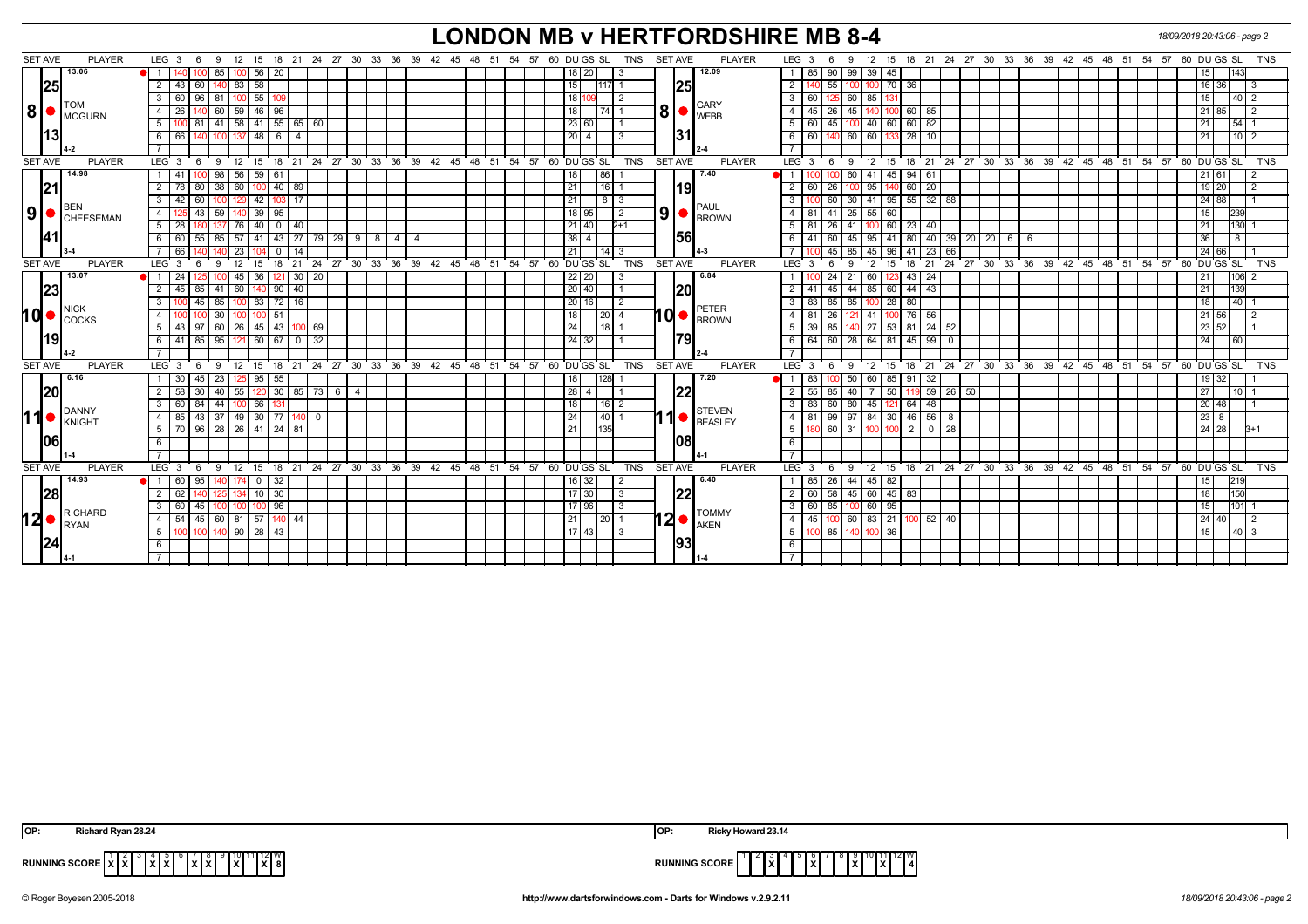### **LONDON MB v HERTFORDSHIRE MB 8-4** *18/09/2018 20:43:13 - page 3*

#### **LONDON MB**

### **HERTFORDSHIRE MB**

| <b>PLAYER</b> | W/L            | .WON | <b>LOST</b> | <b>AVE</b>     | <b>TAVE</b> | <b>PTS</b> | <b>DRTS</b> | <b>TON</b> | TON+ | 180 | <b>TONS</b> | <b>IPLAYER</b>        | W/L | <b>LWON</b> | <b>LOST</b> | <b>AVE</b> | <b>TAVE</b> | <b>PTS</b> | <b>DRTS</b> | <b>TON</b> | TON+ | 180 | <b>TONS</b> |
|---------------|----------------|------|-------------|----------------|-------------|------------|-------------|------------|------|-----|-------------|-----------------------|-----|-------------|-------------|------------|-------------|------------|-------------|------------|------|-----|-------------|
| Mathew Wood   | $\overline{M}$ |      |             | 22.33          | 13.80       | 2992       | 134         |            |      |     |             | Ken Walters           |     |             |             | 22.62      | 12.41       | 3009       | 133         |            |      |     | $10+1$      |
| Sean Lahiff   | $\lambda$      |      |             | 25.49          | 9.21        | 2473       | 97          |            |      |     | $7+$        | l Andreas Haiimina    |     |             |             | 22.43      | 9.41        | 2131       | 95          |            |      |     |             |
| John Nelson   |                |      |             | 22.54          | 10.96       | 2862       | 127         |            |      |     | $9+1$       | Peter Mays            |     |             |             | 23.09      | 11.05       | 2956       | 128         |            |      |     | $10+1$      |
| Danny Brown   | $\overline{M}$ |      |             | 28.23          | 12.92       | 2004       |             |            |      |     |             | Lionel Sams           |     |             |             | 21.33      | 3.23        | 1472       | 69          |            |      |     |             |
| Richard Davis | $\mathbf{M}$   |      |             | 26.37          | 13.32       | 2004       | 76          |            |      |     |             | <b>Paul Squirrell</b> |     |             |             | 20.15      | 4.21        | 1451       | 72          |            |      |     |             |
| Matt Winzar   |                |      |             | 22.48          | 10.26       | 2742       | 122         |            |      |     |             | <b>Ricky Howard</b>   |     |             |             | 23.14      | 10.69       | 2846       | 123         |            |      |     |             |
| Shane Wilson  | $\lambda$      |      |             | 22.62          | 13.81       | 2895       | 128         |            |      |     |             | Martin Hill           |     |             |             | 21.87      | 9.18        | 2756       | 126         |            |      |     |             |
| Tom McGurn    | $\overline{M}$ |      |             | 25.13          | 13.06       | 2815       | 112         |            |      |     |             | <b>Gary Webb</b>      |     |             |             | 25.31      | 12.09       | 2759       |             |            |      |     | 10          |
| Ben Cheeseman |                |      |             | $21.4^{\circ}$ | 14.98       | 3383       | 158         |            |      |     | $12 +$      | Paul Brown            |     |             |             | 19.56      | 7.40        | 3130       |             |            |      |     |             |
| Nick Cocks    | $\overline{M}$ |      |             | 23.19          | 13.07       | 2968       | 128         |            |      |     |             | Peter Brown           |     |             |             | 20.79      | 6.84        | 2661       | 128         |            |      |     |             |
| Danny Knight  |                |      |             | 20.06          | 6.16        | 2186       | 109         |            |      |     |             | <b>Steven Beasley</b> |     |             |             | 22.08      | 7.20        | 2495       | 113         |            |      |     | $6+1$       |
| Richard Ryan  | $\overline{M}$ |      |             | 28.24          | 14.93       | 2485       | 88          |            |      |     |             | Tommy Aken            |     |             |             | 22.93      | 6.40        | 1995       | 87          |            |      |     |             |
| <b>TOTALS</b> | $\overline{M}$ |      |             | 23.56          | 0.00        | 31809      | 1350        | 86         | 34   |     | $123 + 3$   | <b>TOTALS</b>         |     |             | 40          | 22.09      | 0.00        | 29661      | 1343        |            |      |     | $87 + 3$    |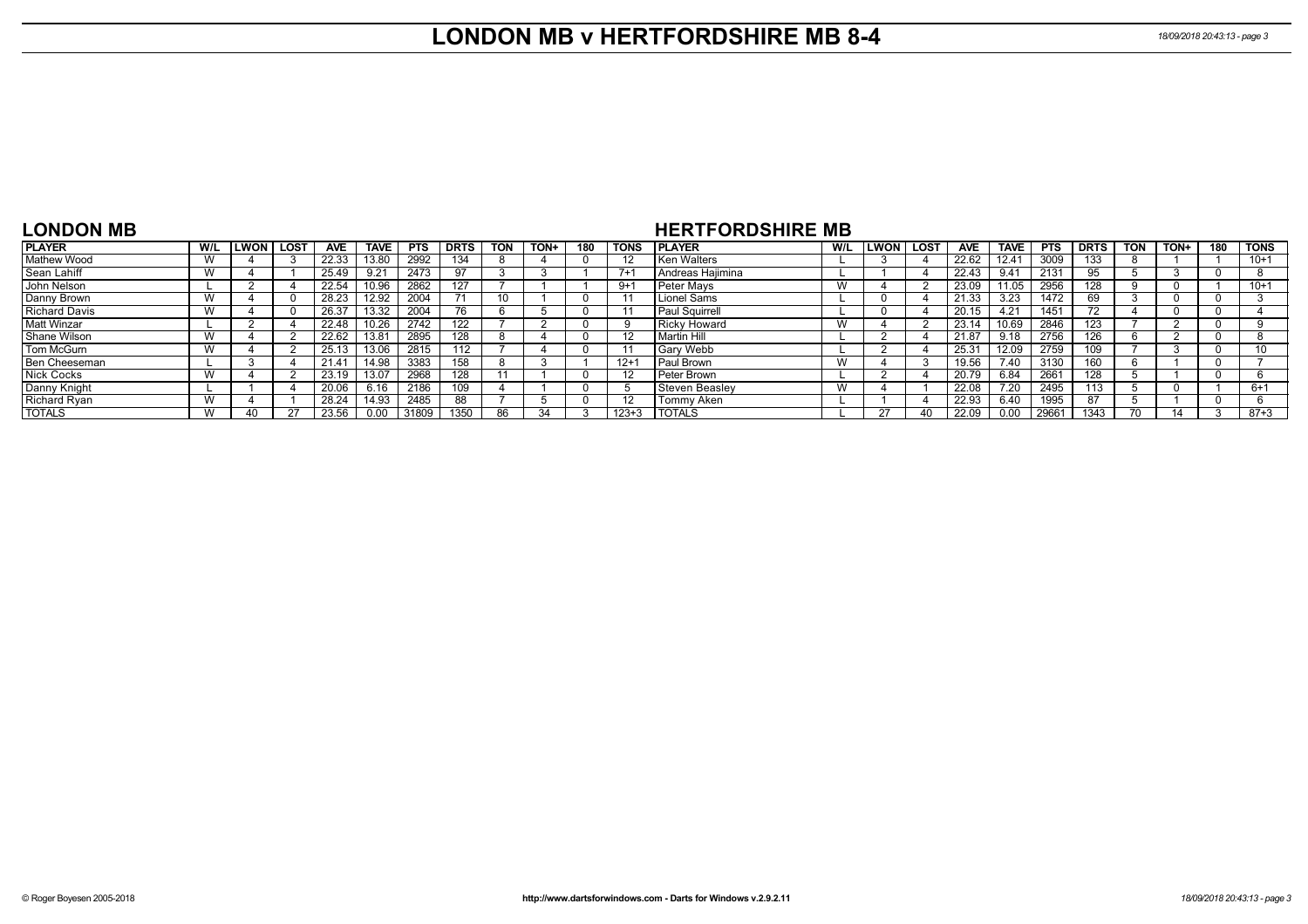## **LONDON WB v HERTFORDSHIRE WB 2-4** *18/09/2018 20:42:33 - page 1*

| <b>SET AVE</b> | <b>PLAYER</b>         | LEG 3            |              | - 6 | -9                 | 12<br>- 15                                  | 18       | 21                           | 24             |                          | 27 30       |    |              | 33 36 39 42 45 48 51 54 57                               |    |    |       |  |                 | 60 DU GS SL    | <b>TNS</b> | <b>SET AVE</b> |            | <b>PLAYER</b>                   | LEG <sub>3</sub> |          | 9<br>- 6                              | 12              | 15  | 18<br>21                     | 24 27          |       |                               |     |                 | 30 33 36 39 42 45 48 51 54 57 60 DU GS SL               |  |  |                 |                     |                | <b>TNS</b> |
|----------------|-----------------------|------------------|--------------|-----|--------------------|---------------------------------------------|----------|------------------------------|----------------|--------------------------|-------------|----|--------------|----------------------------------------------------------|----|----|-------|--|-----------------|----------------|------------|----------------|------------|---------------------------------|------------------|----------|---------------------------------------|-----------------|-----|------------------------------|----------------|-------|-------------------------------|-----|-----------------|---------------------------------------------------------|--|--|-----------------|---------------------|----------------|------------|
|                | 7.01                  |                  | 60           |     | 22<br>-97          | 62                                          |          | 19                           | 9              |                          |             |    |              |                                                          |    |    |       |  | 24              | 32             |            |                |            | 4.34                            |                  |          | 22 <sub>1</sub>                       | 60              | 95  | 32<br>52                     | 20             | 20    |                               |     |                 |                                                         |  |  |                 | 26 20               |                |            |
|                | 16                    |                  | 60           |     |                    | 22                                          |          | 26                           | 46             | 45                       | 23 16       |    | $0 \mid 32$  |                                                          |    |    |       |  | $37 \mid 32$    |                |            |                | 16         |                                 |                  |          | 30<br>55                              | 40              | 41  | 44                           |                |       | 35<br>3                       |     |                 |                                                         |  |  | 36              |                     | 2 <sub>1</sub> |            |
| 1              | DEE<br><b>BELCHER</b> | 3                | 23           |     | 85                 | 20<br>64                                    | 44       | 26                           |                | 56                       | $0 \mid 40$ |    |              |                                                          |    |    |       |  | 33 40           |                |            |                |            | <b>JANET</b><br><b>DRISCOLL</b> | 3                | 29       | 39<br>45                              | 57              | 95  | 57<br>41                     | 67             |       | 23 16 0                       |     |                 |                                                         |  |  | 33              |                     | 32             |            |
|                | 157                   | 4                | $43 \mid 81$ |     |                    |                                             | $49$ 60  | $\overline{14}$              | $\overline{0}$ | $\overline{14}$          |             |    |              |                                                          |    |    |       |  | 25114           |                |            |                | 147        |                                 | 4                |          | 47                                    | $95 \mid 39$    | 57  | $91 \ 48$                    | - 0            |       |                               |     |                 |                                                         |  |  | 24              |                     | 10             |            |
|                |                       |                  |              |     |                    |                                             |          |                              |                |                          |             |    |              |                                                          |    |    |       |  |                 |                |            |                |            |                                 | 5                |          |                                       |                 |     |                              |                |       |                               |     |                 |                                                         |  |  |                 |                     |                |            |
| <b>SET AVE</b> | <b>PLAYER</b>         | LEG <sup>3</sup> |              | - 6 | 12<br>-9           |                                             |          |                              |                |                          |             |    |              | 15 18 21 24 27 30 33 36 39 42 45 48 51 54 57 60 DU GS SL |    |    |       |  |                 |                | <b>TNS</b> | <b>SET AVE</b> |            | <b>PLAYER</b>                   | LEG <sup>3</sup> |          | 9                                     | $^{\circ}$ 12   |     |                              |                |       |                               |     |                 | 15 18 21 24 27 30 33 36 39 42 45 48 51 54 57 60 DUGS SL |  |  |                 |                     |                | <b>TNS</b> |
|                | 3.80                  |                  |              | 60  | 60                 | 45                                          | $140$ 52 | $\overline{2}$               |                |                          |             |    |              |                                                          |    |    |       |  | 211             |                |            |                | 23         | 8.35                            |                  | 60       |                                       | 40              |     | $\overline{26}$<br>40        |                |       |                               |     |                 |                                                         |  |  |                 | 20 40               |                |            |
|                | 18 <br>NIKKI          |                  |              |     |                    | 83 25 43 60 26                              |          |                              |                |                          |             |    |              |                                                          |    |    |       |  | 15              | 264            |            |                |            |                                 | 2 I              | 41       |                                       | 85 41           | 18C | $-54$                        |                |       |                               |     |                 |                                                         |  |  |                 | $17 \overline{)54}$ | $2+1$          |            |
| 2              | <b>PATTEN</b>         | 3                |              |     |                    | 14   41   90   18   100   45   60   38   34 |          |                              |                |                          | -41         |    |              |                                                          |    |    |       |  | 30              | 20             |            | ا2             |            | <b>SUE</b><br><b>JORDAN</b>     | $3 \mid 95$      |          | -100                                  |                 |     | $120 \ 60 \ 57 \ 54 \ 3 \ 9$ |                | - 1 I | 2                             |     |                 |                                                         |  |  |                 | $28$ 2              | $\overline{2}$ |            |
|                | 44                    |                  |              |     |                    |                                             |          |                              |                |                          |             |    |              |                                                          |    |    |       |  |                 |                |            |                | 12         |                                 | $\overline{4}$   |          |                                       |                 |     |                              |                |       |                               |     |                 |                                                         |  |  |                 |                     |                |            |
|                |                       |                  |              |     |                    |                                             |          |                              |                |                          |             |    |              |                                                          |    |    |       |  |                 |                |            |                |            |                                 | 5 <sup>5</sup>   |          |                                       |                 |     |                              |                |       |                               |     |                 |                                                         |  |  |                 |                     |                |            |
| <b>SET AVE</b> | <b>PLAYER</b>         | $LEG_36$         |              |     | $^{\circ}$ 12<br>9 | 15                                          |          |                              |                |                          |             |    |              | 18 21 24 27 30 33 36 39 42 45 48 51 54 57 60 DUGS SL     |    |    |       |  |                 |                | <b>TNS</b> | <b>SET AVE</b> |            | <b>PLAYER</b>                   | $LEG \ 3$        |          | - 6                                   | 9 12            |     |                              |                |       |                               |     |                 | 15 18 21 24 27 30 33 36 39 42 45 48 51 54 57 60 DUGS SL |  |  |                 |                     |                | <b>TNS</b> |
|                | 3.00                  |                  |              | 60  | 45                 | 30                                          | 40       | -17                          |                |                          |             |    |              |                                                          |    |    |       |  | 21              | 109            |            |                |            | 4.00                            |                  |          | 60 I<br>45                            | 60              |     | 60                           | $44 \mid 32$   |       |                               |     |                 |                                                         |  |  |                 | 23 32               |                |            |
|                |                       |                  | 40 60        |     |                    | 83 60 13 55 100 35                          |          |                              |                |                          |             |    |              |                                                          |    |    |       |  | 24              | 55             |            |                | 21         |                                 | 2 <sup>1</sup>   | $100$ 60 |                                       | 55 60           | 100 | $80$ 10 36                   |                |       |                               |     |                 |                                                         |  |  |                 | 22 36               | 2              |            |
| 3              | LYNNE<br>BIONDINI     | 3                |              |     |                    | 55   83   41   41   22   41   17            |          |                              |                |                          |             |    |              |                                                          |    |    |       |  | 211             | 201            |            | 3              | ,          | <b>JODIE</b><br><b>ALLIGAN</b>  | 3 <sup>1</sup>   |          | 45   81   60   60   95   45   59   56 |                 |     |                              |                |       |                               |     |                 |                                                         |  |  |                 | 24 56               |                |            |
|                | 24                    |                  |              |     |                    |                                             |          |                              |                |                          |             |    |              |                                                          |    |    |       |  |                 |                |            |                | 178        |                                 | $\overline{4}$   |          |                                       |                 |     |                              |                |       |                               |     |                 |                                                         |  |  |                 |                     |                |            |
|                |                       | $\overline{5}$   |              |     |                    |                                             |          |                              |                |                          |             |    |              |                                                          |    |    |       |  |                 |                |            |                |            |                                 | 5                |          |                                       |                 |     |                              |                |       |                               |     |                 |                                                         |  |  |                 |                     |                |            |
| <b>SET AVE</b> | <b>PLAYER</b>         | LEG 3            |              | 6   | 12<br>9            |                                             |          |                              |                |                          |             |    |              | 15 18 21 24 27 30 33 36 39 42 45 48 51 54 57 60 DUGS SL  |    |    |       |  |                 |                | <b>TNS</b> | <b>SET AVE</b> |            | <b>PLAYER</b>                   | $LEG^3$ 3        |          | 6                                     | $9 \t12$        |     |                              |                |       |                               |     |                 | 15 18 21 24 27 30 33 36 39 42 45 48 51 54 57 60 DUGS SL |  |  |                 |                     |                | <b>TNS</b> |
|                | 2.00                  |                  | 45 I         | 45  |                    | 45 60 81 45 85 45                           |          |                              |                | 50                       |             |    |              |                                                          |    |    |       |  | 27 50           |                |            |                |            | 2.40                            |                  | 60       | 85                                    | 40 60           |     | 45 45 41 68                  |                |       |                               |     |                 |                                                         |  |  | 24              |                     | 57             |            |
|                | 20 <br>DEBRA          |                  | 100 85       |     |                    | $60$ 41 100 43 0 72                         |          |                              |                |                          |             |    |              |                                                          |    |    |       |  | 23 72           |                |            |                | 19         |                                 | $2 \mid 60$      |          | 60                                    |                 |     | 140 45 60 41 79 0            |                |       |                               |     |                 |                                                         |  |  | 24              |                     | 16             |            |
| 4 •            | <b>I</b> WATLING      | 3                |              |     |                    | 41 85 41 45 36 83 84 66                     |          |                              |                | 20                       |             |    |              |                                                          |    |    |       |  | 25 20           |                |            | 4              |            | <b>KITCHEN</b>                  | 3 <sup>1</sup>   |          | 45 41 60 100 85 83 31 36              |                 |     |                              |                |       |                               |     |                 |                                                         |  |  | 24              |                     | 20             |            |
|                | 04                    |                  |              |     |                    |                                             |          |                              |                |                          |             |    |              |                                                          |    |    |       |  |                 |                |            |                | 58         |                                 | $\overline{4}$   |          |                                       |                 |     |                              |                |       |                               |     |                 |                                                         |  |  |                 |                     |                |            |
|                |                       |                  |              |     |                    |                                             |          |                              |                |                          |             |    |              |                                                          |    |    |       |  |                 |                |            |                |            |                                 | 5                |          |                                       |                 |     |                              |                |       |                               |     |                 |                                                         |  |  |                 |                     |                |            |
| <b>SET AVE</b> | <b>PLAYER</b>         | LEG <sub>3</sub> |              | - 6 | 12<br>9            | $^{\circ}$ 15                               | 18       | $^{\circ}$ 21                |                |                          |             |    |              | 24 27 30 33 36 39 42 45 48 51 54 57 60 DUGS SL           |    |    |       |  |                 |                | <b>TNS</b> | <b>SET AVE</b> |            | <b>PLAYER</b>                   | LEG 3            |          | 9<br>- 6                              | 12              | 15  | 18 21                        |                |       |                               |     |                 | 24 27 30 33 36 39 42 45 48 51 54 57 60 DUGS SL          |  |  |                 |                     |                | <b>TNS</b> |
|                | 5.05                  |                  |              |     | 81                 | 32 <sub>1</sub><br>-28                      | 34       | - 11 I                       | 45             |                          |             |    |              |                                                          |    |    |       |  | 24 <sub>1</sub> |                |            |                |            | 3.00                            |                  | 60       | -60<br>68 I                           | 60              |     | 55<br>-81                    | 9              | - 8   |                               |     |                 |                                                         |  |  | 25 <sub>1</sub> | 8                   |                |            |
|                | 15 <br><b>ITAMMY</b>  |                  | 43           | 62  | 26                 | 52                                          | $60$ 81  |                              | $31 \mid 45$   | $-48$                    | $14$ 0      |    | 39           |                                                          |    |    |       |  | 36 39           |                |            |                | <b>116</b> | <b>KIRSTY</b>                   |                  |          | 45<br>25 <sub>1</sub>                 | $\overline{22}$ | 45  | $141$ 55                     |                |       | 40   85   41   34             |     |                 |                                                         |  |  | 33              |                     | 51             |            |
| 5 <sup>1</sup> | MACKENZIE             | 3                | 3            | 60  |                    | 66                                          |          | $\boxed{60}$ 22 $\boxed{81}$ |                |                          |             |    |              |                                                          |    |    |       |  | 21              | $109$ 1        |            | 5 <sup>1</sup> |            | <b>BOND</b>                     | 3                | 41       | 60<br>81                              |                 | 45  | $-45$<br>86                  | 43             |       |                               |     |                 |                                                         |  |  |                 | 23 43               |                |            |
|                | <b>158</b>            | 4                |              | 85  | 28                 | $\overline{60}$                             | 43   60  | 100 <sup>1</sup>             | - 6 I          | $\overline{\phantom{0}}$ | 100         |    | 2            |                                                          |    |    |       |  | 36 <sup>1</sup> | $\overline{2}$ |            |                | 198        |                                 | 4 I              | 41       | 45                                    | 41              | 45  | 60                           | 60 49 20       |       | $0$ 0                         | 40  |                 |                                                         |  |  |                 | 34 40               |                |            |
|                |                       | 5                |              |     |                    |                                             |          |                              |                |                          |             |    |              |                                                          |    |    |       |  |                 |                |            |                |            |                                 | 5                |          |                                       |                 |     |                              |                |       |                               |     |                 |                                                         |  |  |                 |                     |                |            |
| <b>SET AVE</b> | <b>PLAYER</b>         | LEG <sub>3</sub> |              |     | 12<br>9            | 15                                          | 18       | 21                           | 24             | 27                       | 30          | 33 | 36<br>39     | 42                                                       | 45 | 48 | 51 54 |  |                 | 57 60 DU GS SL | <b>TNS</b> | <b>SET AVE</b> |            | <b>PLAYER</b>                   | LEG <sup>3</sup> |          |                                       | 12              | 15  | 18<br>21                     | 24             | 27    | $30^{\circ}$<br>33            | 36  | 39 <sup>°</sup> | 42 45 48 51 54                                          |  |  | 57 60 DU GS SL  |                     |                | <b>TNS</b> |
|                | $\sqrt{2.00}$         |                  | 60           | 60  |                    | 60<br>45                                    | 90       | -21                          | 22             | 48                       | $14$   26   |    | $\mathbf{0}$ |                                                          |    |    |       |  | 42 I            |                |            |                |            | 6.60                            |                  |          |                                       | 60              | 83  | 32<br>58                     | $\mathbf{0}$   | 0     | 0 <sub>1</sub><br>$\mathbf 0$ | - 0 |                 | 8                                                       |  |  |                 | 8                   |                |            |
|                | 15 <br>JOANNE         |                  | 60           | 60  | 60                 |                                             | 45 60    | 36                           | $\circ$ 1      | 80                       |             |    |              |                                                          |    |    |       |  | 26 80           |                |            |                |            | <b>GRACE</b>                    | 2 I              | 80       |                                       | 40 65           |     | 85 45 30                     | $\overline{0}$ | 16    |                               |     |                 |                                                         |  |  | 27              |                     | 40             |            |
| 6 <sup>1</sup> | DEAMER                |                  | 60 41        |     |                    | 45 41 60 100 21 45 40                       |          |                              |                |                          |             |    |              |                                                          |    |    |       |  | 27              | 48             |            | 6'             |            | AKEN                            | $3 \mid 80$      |          | $\sqrt{60}$                           | 28 41 45 85     |     |                              | $100$ 38 $24$  |       |                               |     |                 |                                                         |  |  |                 | $25 \mid 24$        |                |            |
|                | 25                    |                  |              |     |                    | 26 60 60 60 45 21                           |          |                              |                |                          |             |    |              |                                                          |    |    |       |  | 18              | 229            |            |                | 38         |                                 | 4 I              | 60 100   |                                       |                 |     | $140$ 140 60 23 78           |                |       |                               |     |                 |                                                         |  |  |                 | 21 78               | $\overline{2}$ |            |
|                |                       |                  |              |     |                    |                                             |          |                              |                |                          |             |    |              |                                                          |    |    |       |  |                 |                |            |                |            |                                 | -5               |          |                                       |                 |     |                              |                |       |                               |     |                 |                                                         |  |  |                 |                     |                |            |

 3 4 **X**  $\frac{1}{2}$ 



**RUNNING SCORE**  $\overline{X}$